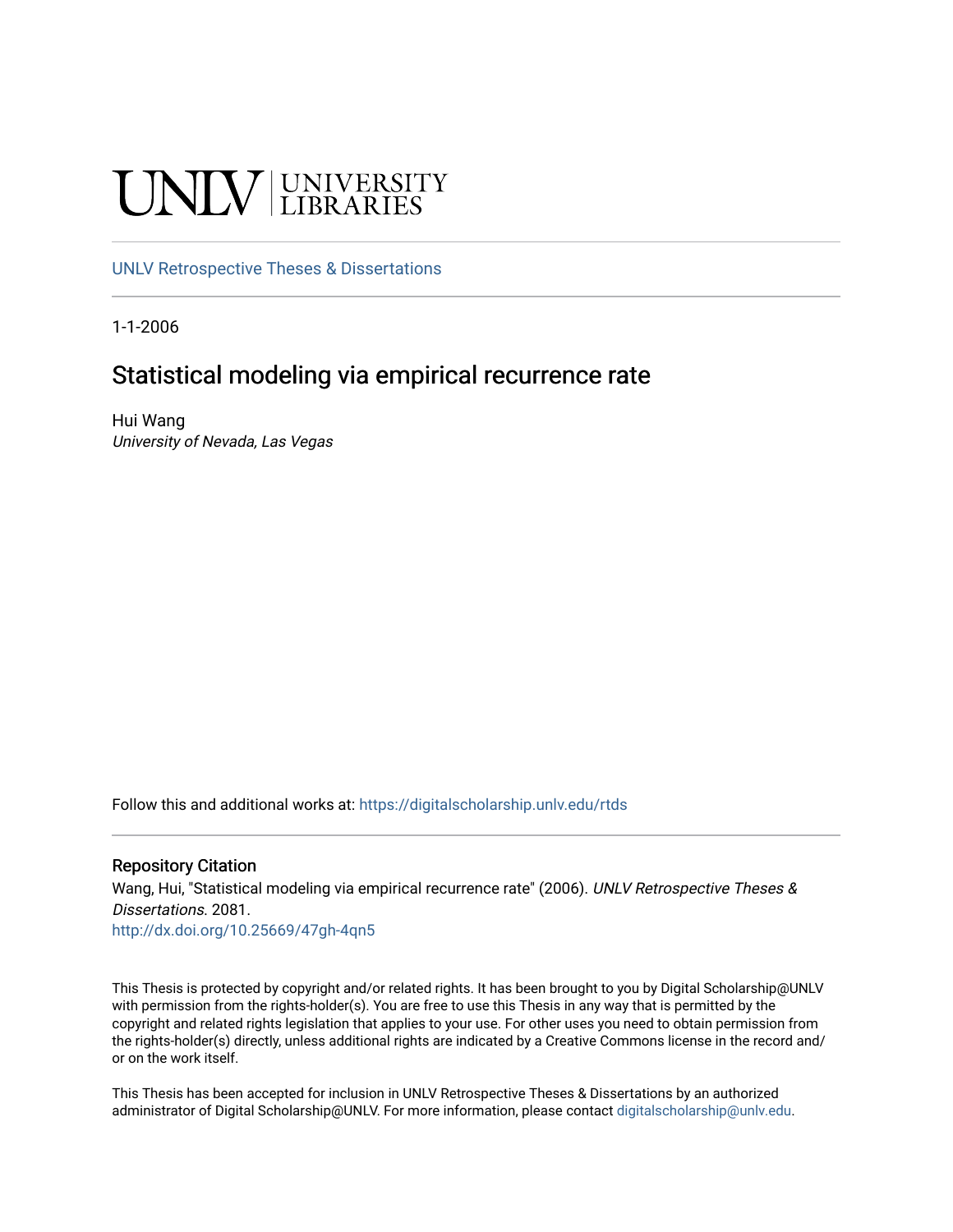# STATISTICAL MODELING VIA EMPIRICAL RECURRENCE RATE

by

Hui Wang

Bachelor of Science Beijing Institute of Machinery, Beijing, China July 1994

A thesis submitted in partial fulfillment of the requirements for the

**Master of Science in Mathematical Sciences Department of Mathematical Sciences College of Sciences**

> **Graduate College University of Nevada, Las Vegas December 2006**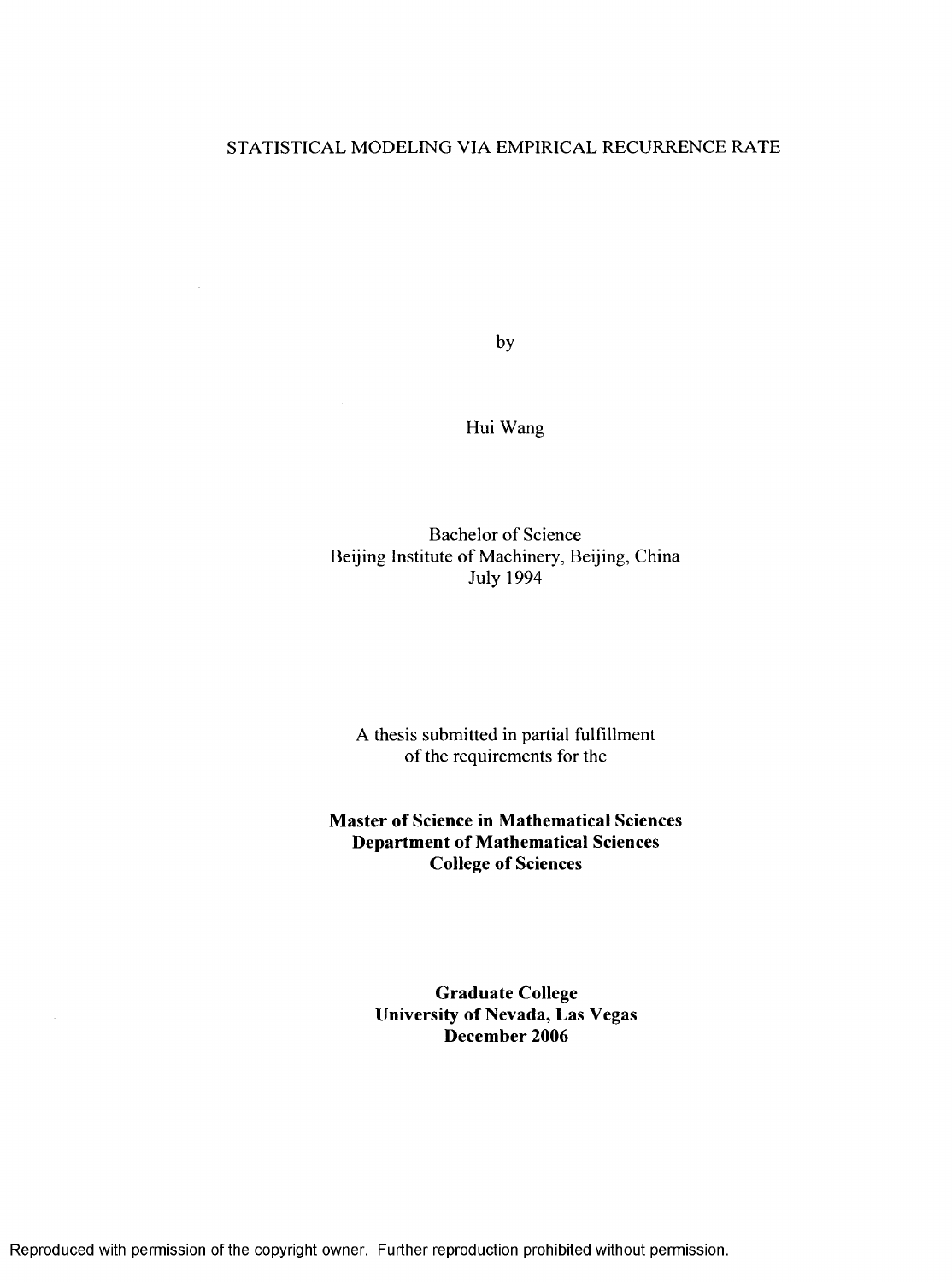UMI Number: 1441738

# INFORMATION TO USERS

The quality of this reproduction is dependent upon the quality of the copy submitted. Broken or indistinct print, colored or poor quality illustrations and photographs, print bleed-through, substandard margins, and improper alignment can adversely affect reproduction.

In the unlikely event that the author did not send a complete manuscript and there are missing pages, these will be noted. Also, if unauthorized copyright material had to be removed, a note will indicate the deletion.



#### UMI Microform 1441738

Copyright 2007 by ProQuest Information and Learning Company. All rights reserved. This microform edition is protected against unauthorized copying under Title 17, United States Code.

> ProQuest Information and Learning Company 300 North Zeeb Road P.O. Box 1346 Ann Arbor, Ml 48106-1346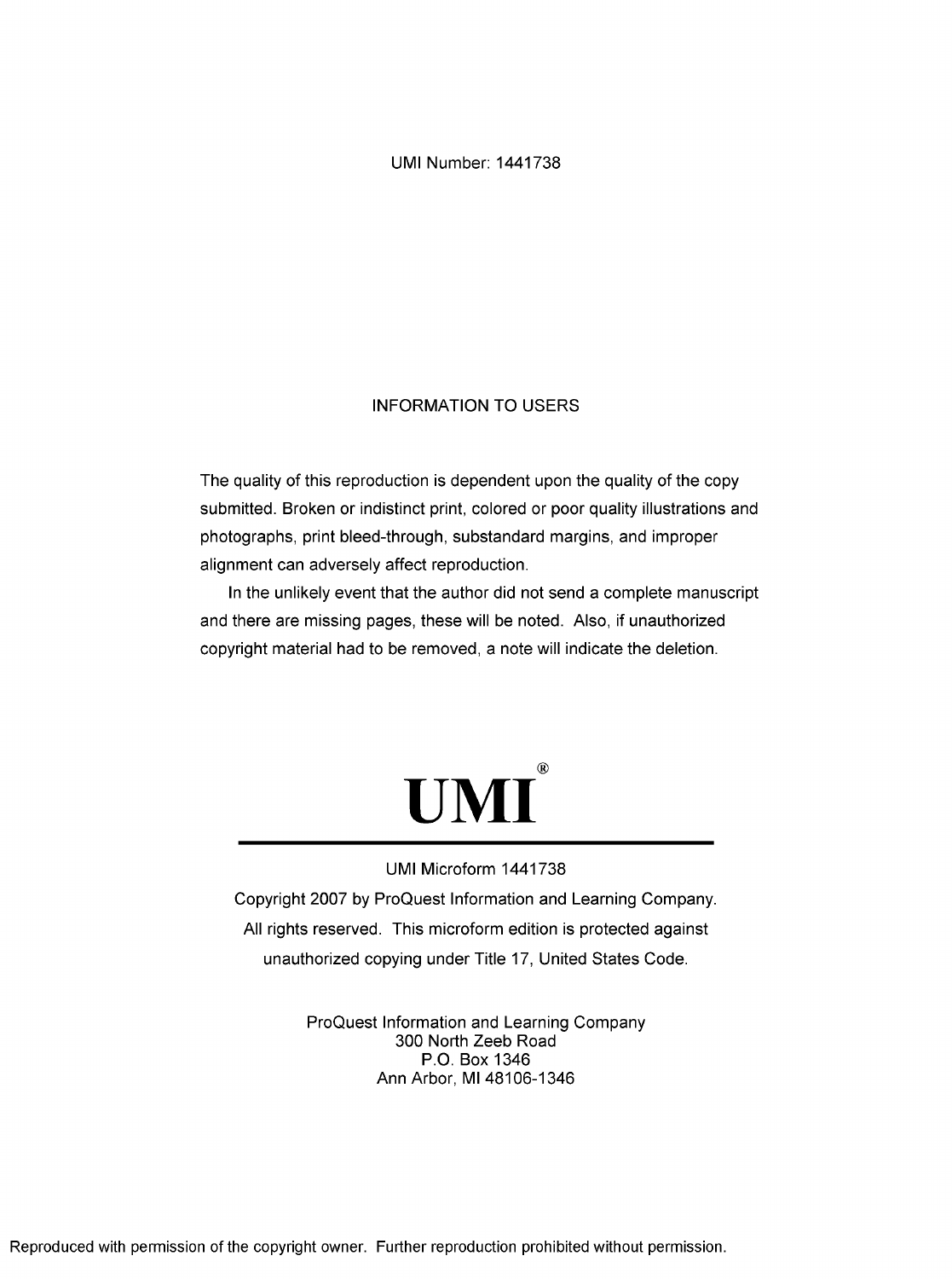

# **Thesis Approval**

**The Graduate College University of Nevada, Las Vegas**

**November 17** ■ **20 06**

**The Thesis prepared by**

**H ui Wang**

**Entitled** 

Statistical Modeling Via Empirical Recurrence Rate

**is approved in partial fulfillment of the requirements for the degree of**

**Master of Science in Mathematical Sciences** 

 $\overline{\mathsf{I}}$ ->/

*Examination Committee Chair*

*Dean of the Graduate College* 

Warn Anon

**Examination Committee Member** 

— *y/ !*

*Examination Committee Member* 

*Graduate College Faculty Representative*

1017-53

 $\rm ii$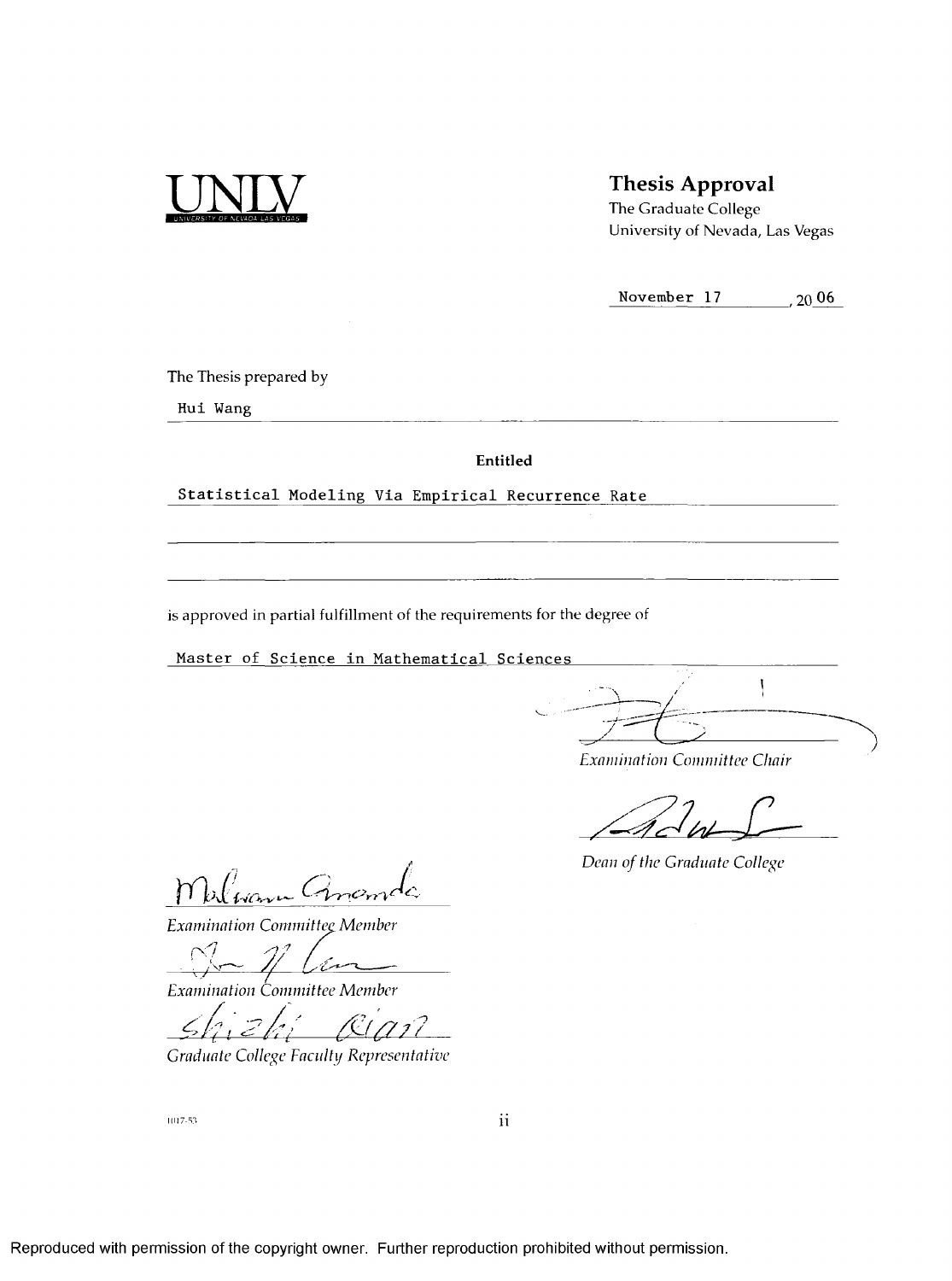#### ABSTRACT

#### **Statistical Modeling via Empirical Recurrence Rate**

by

#### Hui Wang

# Dr. Chih-Hsiang Ho, Examination Committee Chair Professor of Mathematical Sciences University of Nevada, Las Vegas

A key parameter, most sought after by the modelers of reliability, is the failure rate of a targeted repairable system. Popular modeling techniques based on a point process such as the Power-law process often are handicapped by the requirement of a monotonie failure rate. In this thesis, we show the potential of building a linking bridge between the traditional homogeneous and nonhomogeneous Poisson processes and the classical time series via a sequence of the empirical recurrence rates, calculated at equally spaced intervals of time. The distinctive signature, marking the unique failure pattern of a repairable system, is displayed with an empirical recurrence rate time-plot, referred as the "fingerprint" or an "ERR-plot" of a targeted system. A major strength of our approach is that we present an interesting extension of advanced time series analysis techniques into the domain of data exploration of point processes, including but not limited to the events associated with repairable systems or natural phenomena (earthquakes and volcanic eruptions), and make new and innovative use of the well-known ARIMA method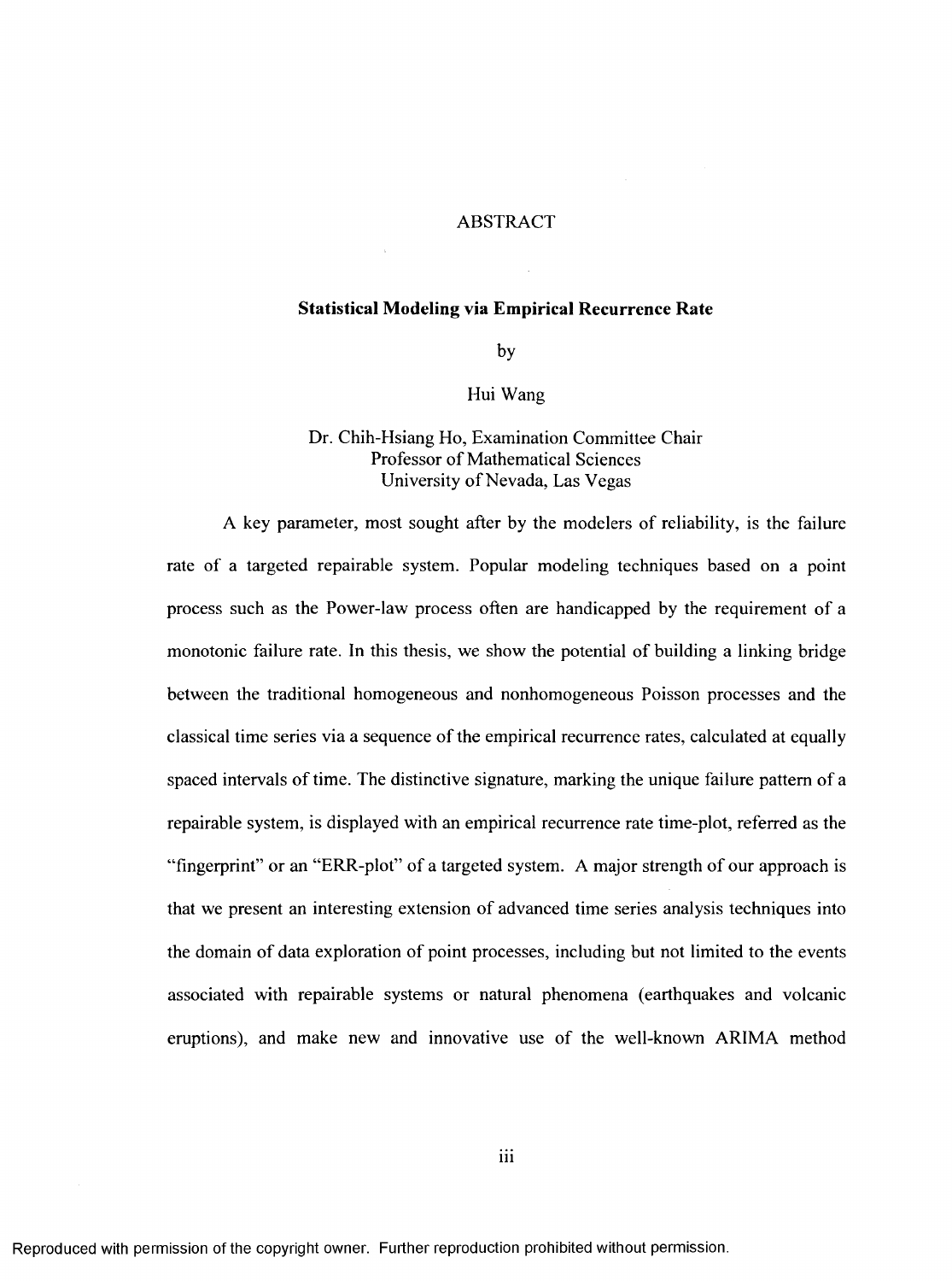possible for modeling the recurrence rate of such events ranging from constant recurrence rate to those show cyclic trends.

ARIMA time series modeling techniques are well developed. Therefore, the scope of our study is to investigate the merits of the transformation in terms of the diagnostics on the basic plots and some tests of goodness-of-fit via pseudo and real data.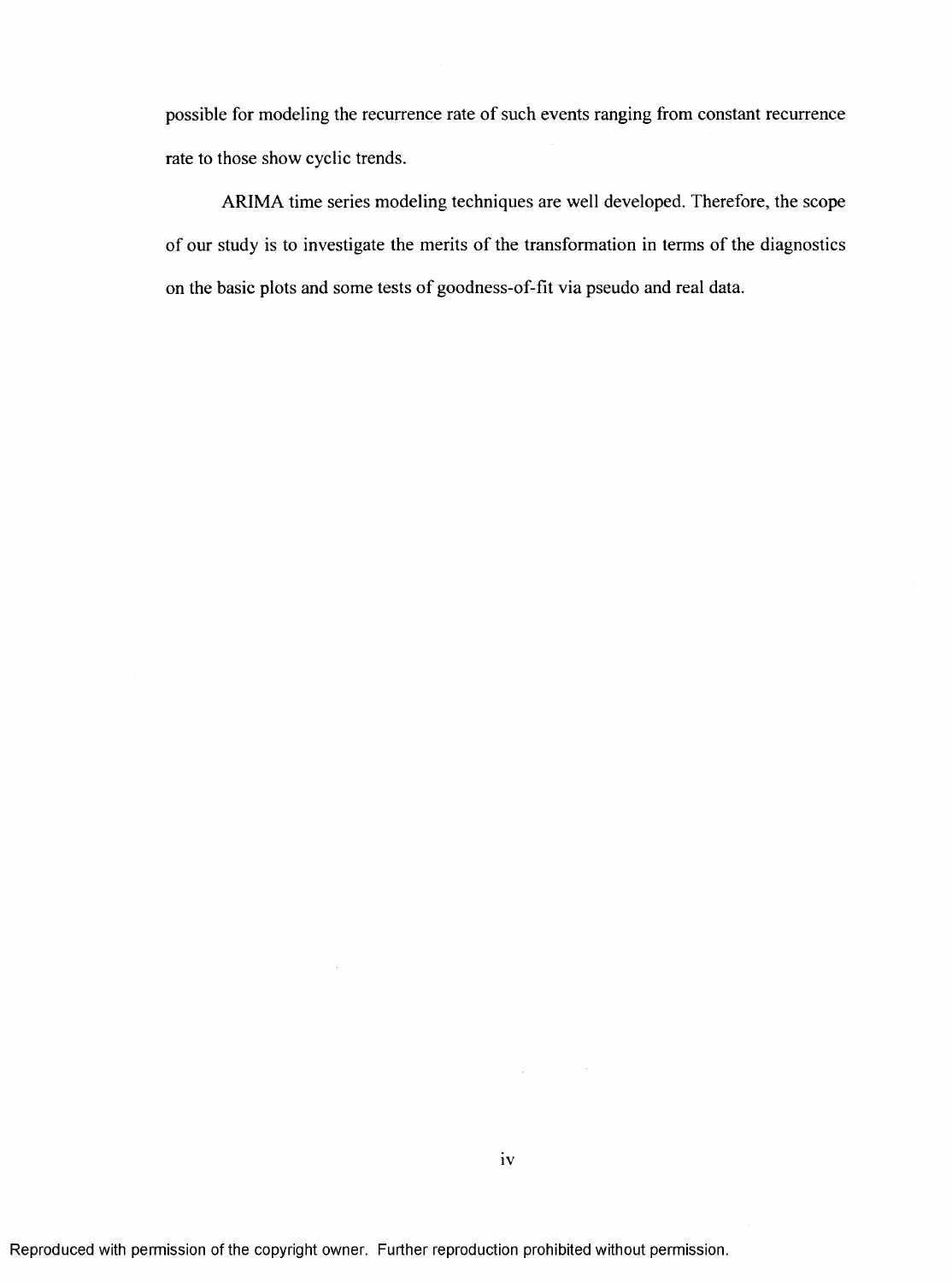# TABLE OF CONTENTS

| CHAPTER 2 STATISTICAL INFERENCE FOR A POWER-LAW PROCESS  6 |  |
|------------------------------------------------------------|--|
|                                                            |  |
|                                                            |  |
|                                                            |  |
| CHAPTER 3 EMPIRICAL RECURRENCE RATES TIME SERIES 10        |  |
|                                                            |  |
|                                                            |  |
|                                                            |  |
|                                                            |  |
|                                                            |  |
|                                                            |  |
|                                                            |  |
|                                                            |  |
|                                                            |  |
|                                                            |  |
|                                                            |  |
|                                                            |  |
|                                                            |  |
|                                                            |  |
|                                                            |  |
|                                                            |  |
|                                                            |  |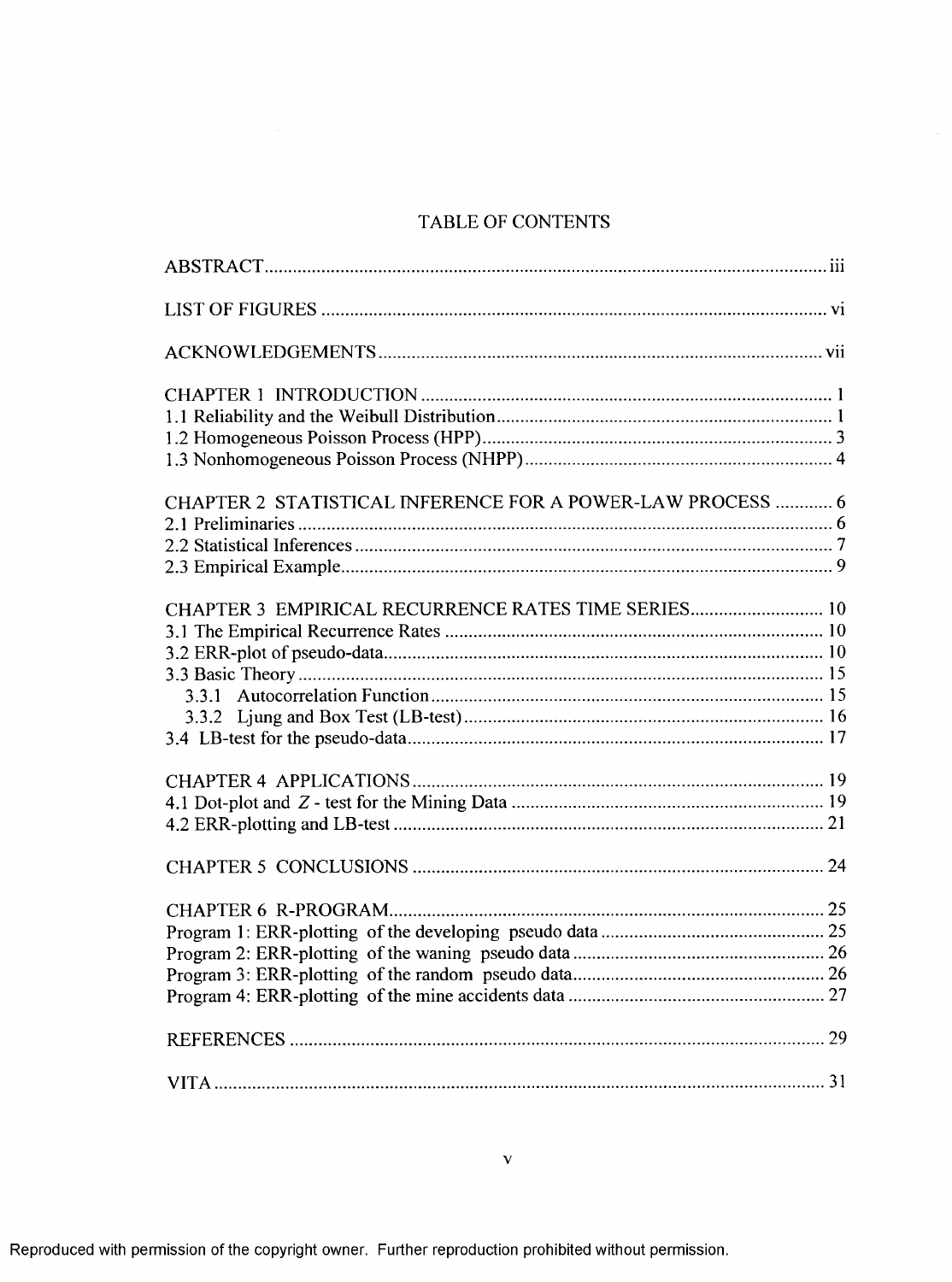# LIST OF FIGURES

| Figure 2-1 |                                                                         |
|------------|-------------------------------------------------------------------------|
| Figure 3-1 | ERR-Plots with different time step $(h)$ for the developing data set 12 |
| Figure 3-2 | ERR-Plots with different time step $(h)$ for the waning data set 13     |
| Figure 3-3 | ERR-Plots with different time step $(h)$ for the random data set  14    |
| Figure 4-1 |                                                                         |
| Figure 4-2 | ERR-plots with different time-step $(h)$ for data of mine accidents 23  |

 $\mathcal{A}$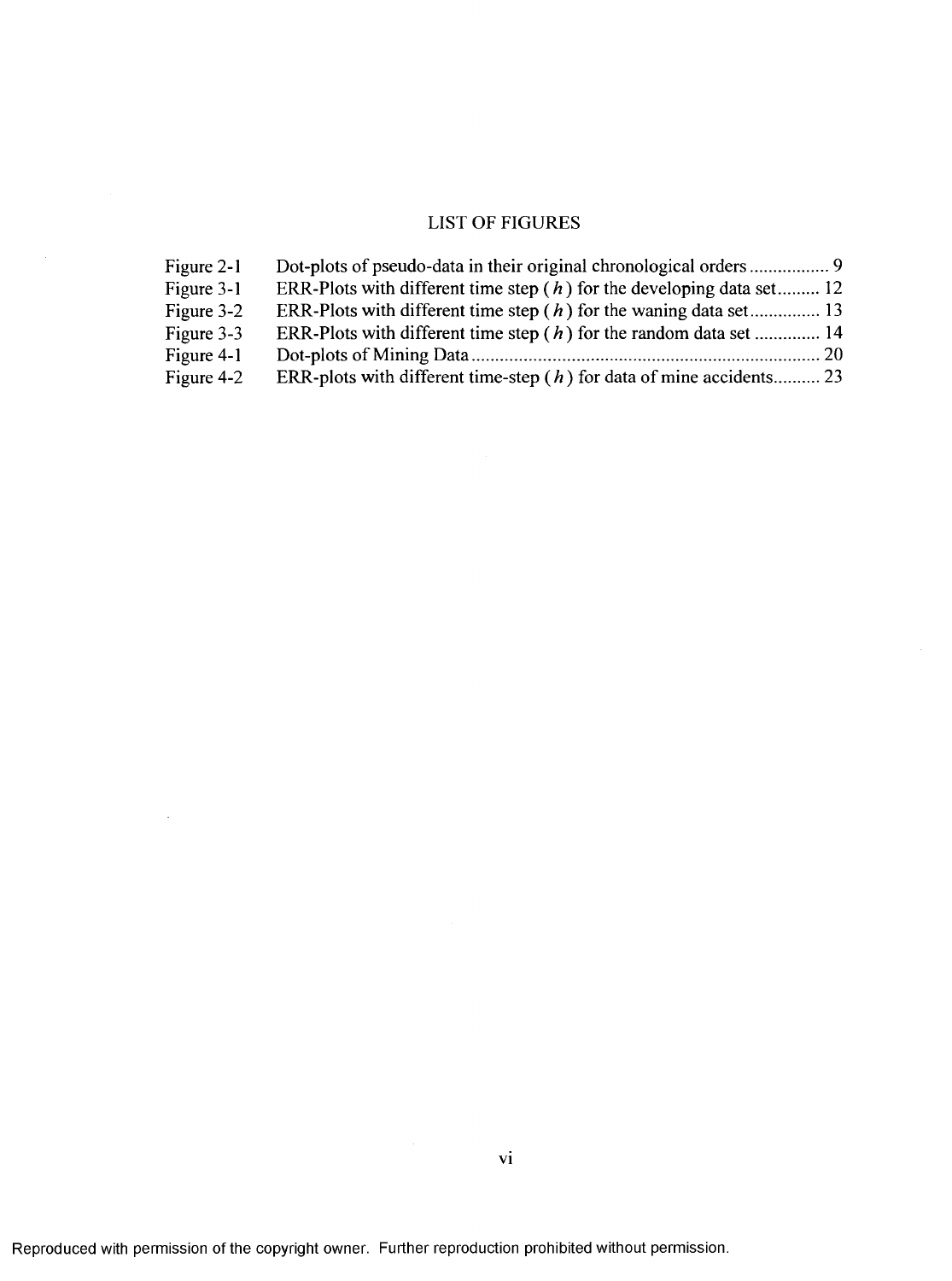#### ACKNOWLEDGEMENTS

1 would like to express my sincerely gratitude to my advisor. Dr. Ho, for his warm encouragement, patience, time, and dedication to keep me on the right track throughout this undertaking. His excellence in both research and teaching will always be a great example to me.

My deeply indebtedness also give to respectable committee members. Dr. Ananda, Dr. Catlin and Dr. Qian, for their positive inputs and mentoring during my graduate studies.

1 would also like to thank my wife. Sue Ho, for her care and mental support that make me to achieve my goal. Last but not least, 1 would like to thank my families for their love and support throughout my education.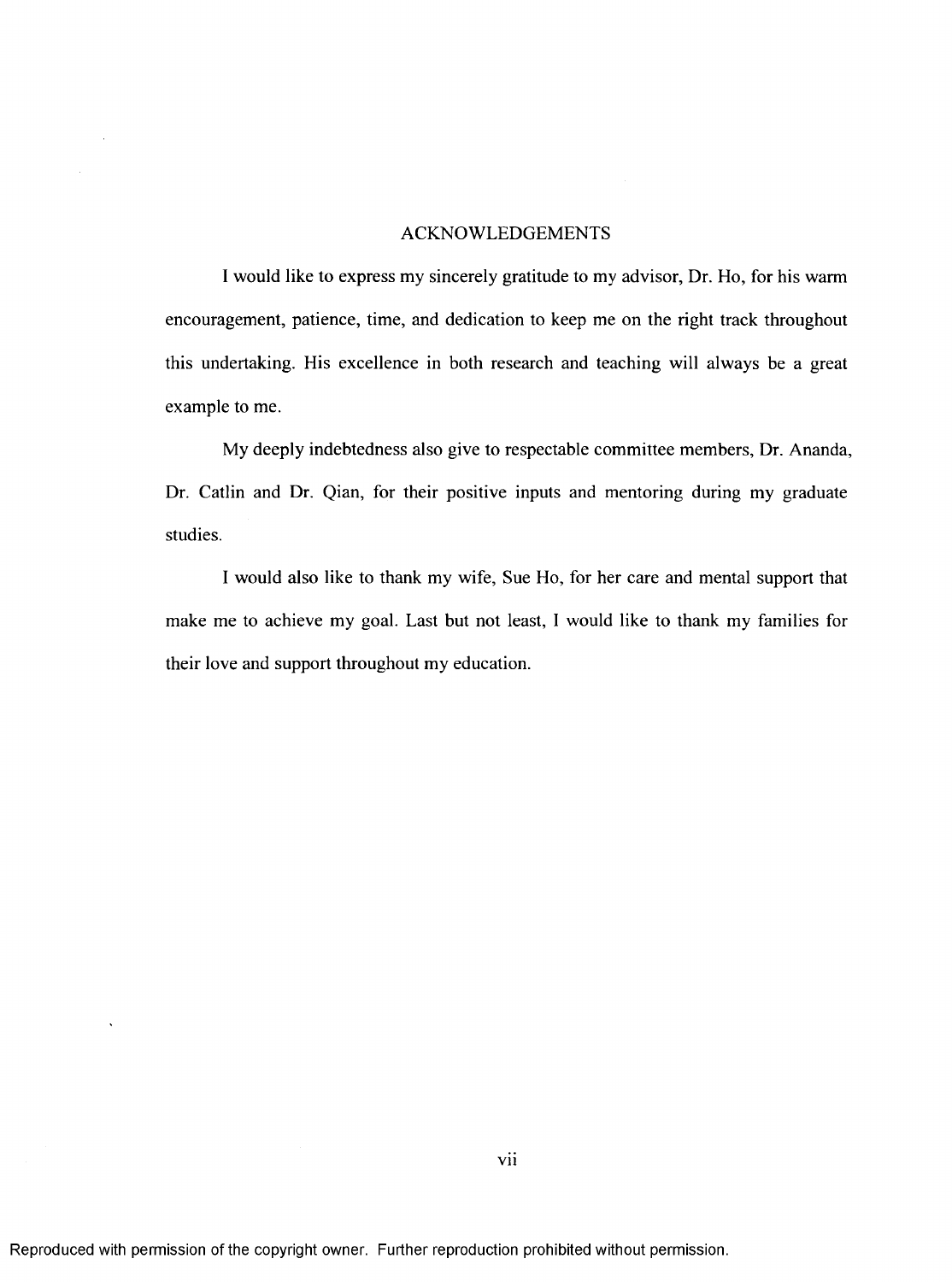# CHAPTER 1

#### **INTRODUCTION**

#### 1.1 Reliability and the Weibull Distribution

Reliability plays a key role in developing quality products and in enhancing competitiveness. For most products, customers see reliability as one of the most important quality characteristics. In the last several decades, there has been much research on the theory and applications of reliability. Most of this literature covers the reliability of repairable systems. A repairable system is a system that, when a failure occurs, can be restored to an operating condition by some repair process other than replaeement of the entire system. Many real world systems, such as automobiles, airplanes, computers, and air conditioners, are repairable systems.

The lifetime of a unit such as a component or system can be represented as nonnegative random variable *T .* Unless otherwise indicated, we will also assume that *T .* has a continuous distribution. The distribution of such a random variable is called lifetesting model, and such models are considered in the area of reliability. The probability that a unit survives beyond time  $t_0$  is called the reliability at time  $t_0$ , and the reliability function, is defined as

$$
R(t_0) = P[T > t_0] = 1 - F(t_0)
$$

 $\mathbf{1}$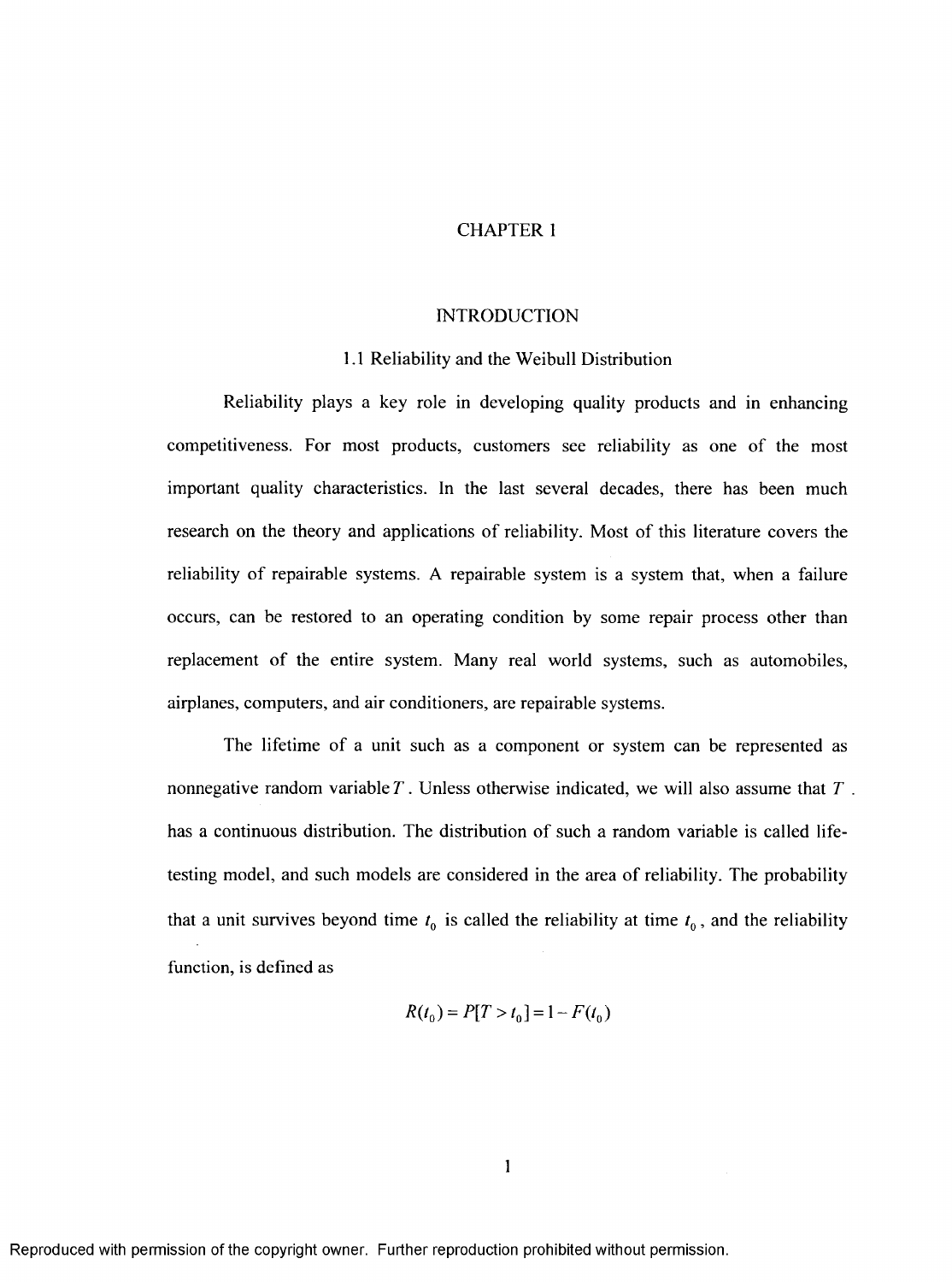In biomedical applications the term "survival function" is also used. Life -testing model can be characterized in terms of a number of different concepts. The hazard function ( *HF* ) is defined by

$$
h(t) = \frac{f(t)}{1 - F(t)}
$$

In actuarial science  $h(t)$  is known as the "force of mortality," and in extremevalue theory  $h(t)$  is called the "intensity function." This concept is often referred to as the "failure rate." The Weibull distribution is related to the power law process, a commonly used model for repairable systems.

Definition 1 The Weibull distribution has survival function

$$
S(t) = \exp\left[-\left(\frac{t}{\alpha}\right)^{\beta}\right], \quad t > 0
$$

If T is a random variable with this c.d.f., Then we will write  $T \sim WEI(\theta, \beta)$ . The c.d.f., p.d.f, and hazard functions are therefore given as follows:

$$
F(t) = 1 - S(t) = 1 - \exp\left[-\left(\frac{t}{\theta}\right)^{\beta}\right], \quad t > 0
$$
  

$$
f(t) = F'(t) = \frac{\beta}{\theta} \left(\frac{t}{\theta}\right)^{\beta - 1} \exp\left[-\left(\frac{t}{\theta}\right)^{\beta}\right], \quad t > 0
$$
  

$$
h(t) = \frac{f(t)}{S(t)} = \frac{\frac{\beta}{\theta} \left(\frac{t}{\theta}\right)^{\beta - 1} \exp\left[-\left(\frac{t}{\theta}\right)^{\beta}\right]}{\exp\left[-\left(\frac{t}{\theta}\right)^{\beta}\right]} = \frac{\beta}{\theta} \left(\frac{t}{\theta}\right)^{\beta - 1}, \quad t > 0
$$

 $\overline{2}$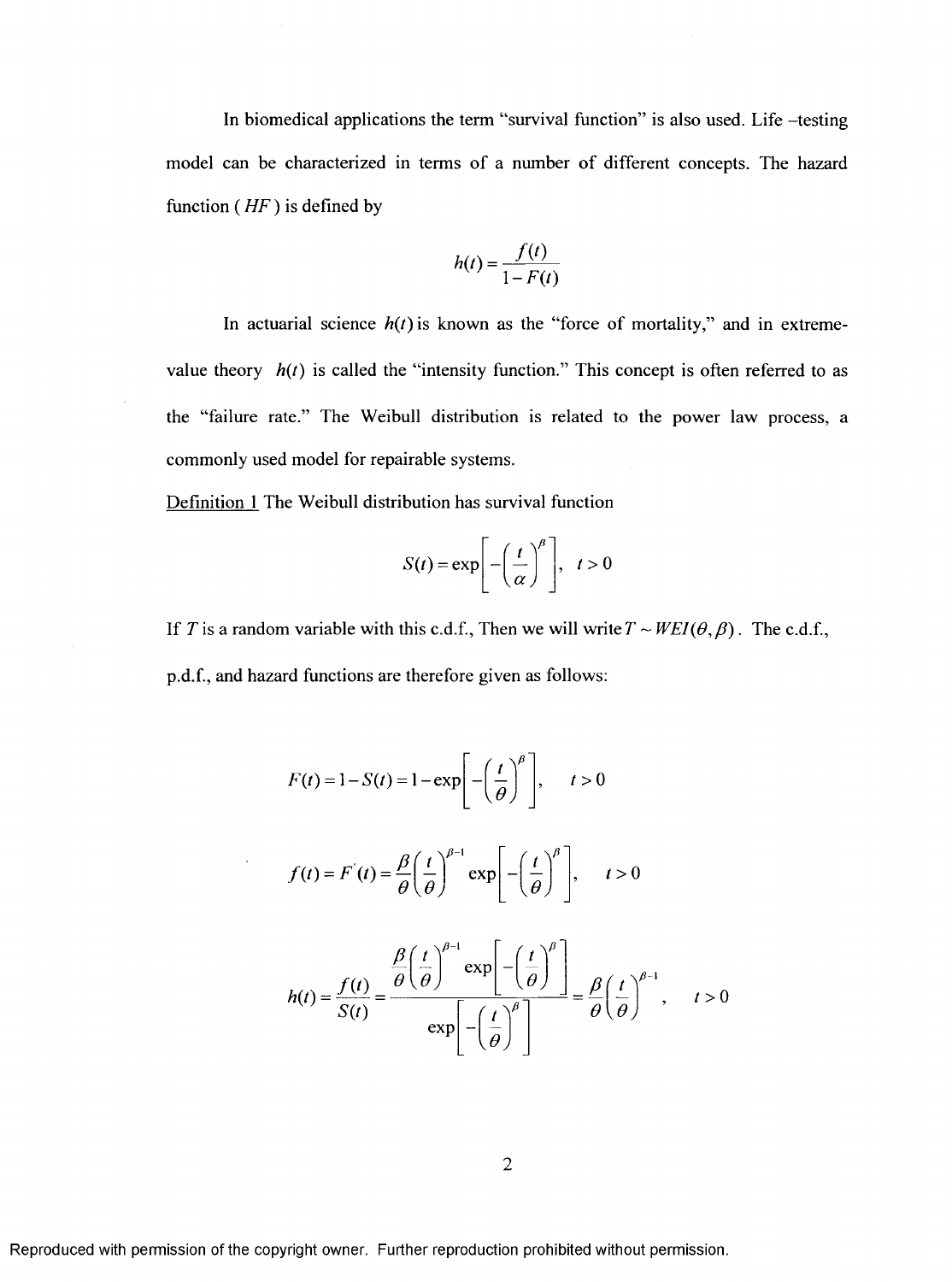The hazard function *h* is increasing when  $\beta > 1$ , and decreasing when  $\beta < 1$ . When  $\beta = 1$ , the hazard function is the constant function  $h(t) = 1/\theta$ . Thus, the exponential distribution is a special case of the Weibull distribution that occurs when  $\beta = 1$ .

Definition 2 Intensity Function (Rigdon and Basu, 2000)

Let  $X(t)$  denote the number of occurrences in the interval [0,t], and  $P_n(t) = P$  [n occurrences in an interval  $(0,t)$ ]. The intensity function of a point process is

$$
\lambda(t) = \lim_{h \to 0} \frac{P[X(t+h) - X(t) \ge 1]}{h}.
$$

Roughly speaking, the intensity function is the probability of failure in a small interval divided by the length of the interval. Thus, there will be many failures over intervals on which  $\lambda(t)$  is large, and fewer failure over intervals on which  $\lambda(t)$  is small. It is instructive to compare the definitions of the hazard function and intensity function. The hazard function is the limit of a conditional probability that the one and only one failure will occur in a small interval, divided by the length of the interval. This probability is conditioned on survival to the beginning of the interval. The intensity function is the unconditional probability of a failure in a small interval divided by the length of the interval (Rigdon and Basu, 2000).

#### 1.2 Homogeneous Poisson Process (HPP)

Let  $X(t)$  denote the number of occurrences in the interval [0,t], and  $P_n(t) = P$  [n] occurrences in an interval  $(0,t)$ ]. Consider the following properties:

1.  $X(0) = 0$ 

2. 
$$
P[X(t+h) - X(t) = n | X(s) = m] = P[X(t+h) - X(t) = n]
$$
 for all  $0 \le s \le t, h > 0$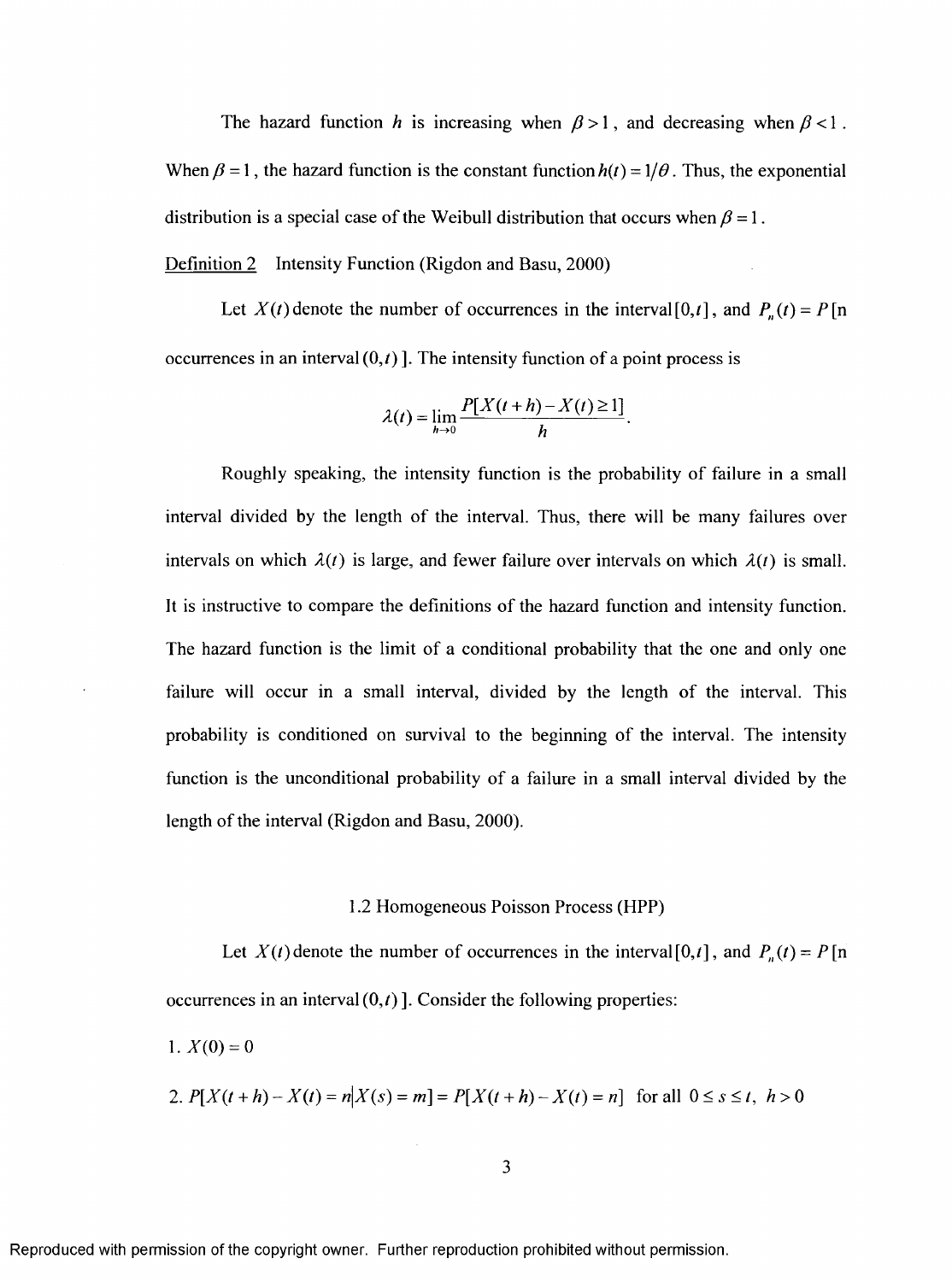3.  $P[X(t+h) - X(t) = 1] = \lambda h + o(h)$  for some constant  $\lambda > 0$ 

$$
4. P[X(t+h) - X(t) \ge 2] = o(h)
$$

Based on the above properties, we have  $X(t) \sim \text{POI}(\lambda t)$ , where  $\mu = E(X(t)) = \lambda t$ . The proportionality constant  $\lambda$  reflects the rate of occurrence or intensity of the Poisson process. Because  $\lambda$  is assumed constant over  $t$ , the process is referred to as a homogeneous Poisson process (HPP), and the model  $X \sim POI(\lambda)$  is applicable for any interval of length *t*,  $[s, s + t]$ , with  $\mu = \lambda t$ . In terms of a repairable system, this implies that the system is neither improving nor wearing out with age, but rather is maintaining a constant intensity of failure.

#### 1.3 Nonhomogeneous Poisson Process (NHPP)

 ${X(t), t \ge 0}$  is said to be a nonhomogeneous Poisson process with intensity function  $\lambda(t)$  if:

- 1.  $X(0) = 0$
- 2.  $\{X(t), t \ge 0\}$  has independent increments.
- 3.  $P[X(t+h) X(t) = 1] = \lambda(t)h + o(h)$
- 4.  $P[X(t+h)-X(t)\geq 2]=o(h)$

Then 
$$
P(X(t) = n) = \frac{e^{-\lambda(t)}(\lambda(t))^n}{n!}
$$
,  $n \ge 0$ , where  $\lambda(t) = \int_0^t \lambda(s)ds$ .

Then cumulative distribution function for the time to first occurrence,  $T_1$ , now becomes

$$
F_1(t) = 1 - \exp[-\lambda(t)]
$$

$$
X(t) \sim POI[\lambda(t)]
$$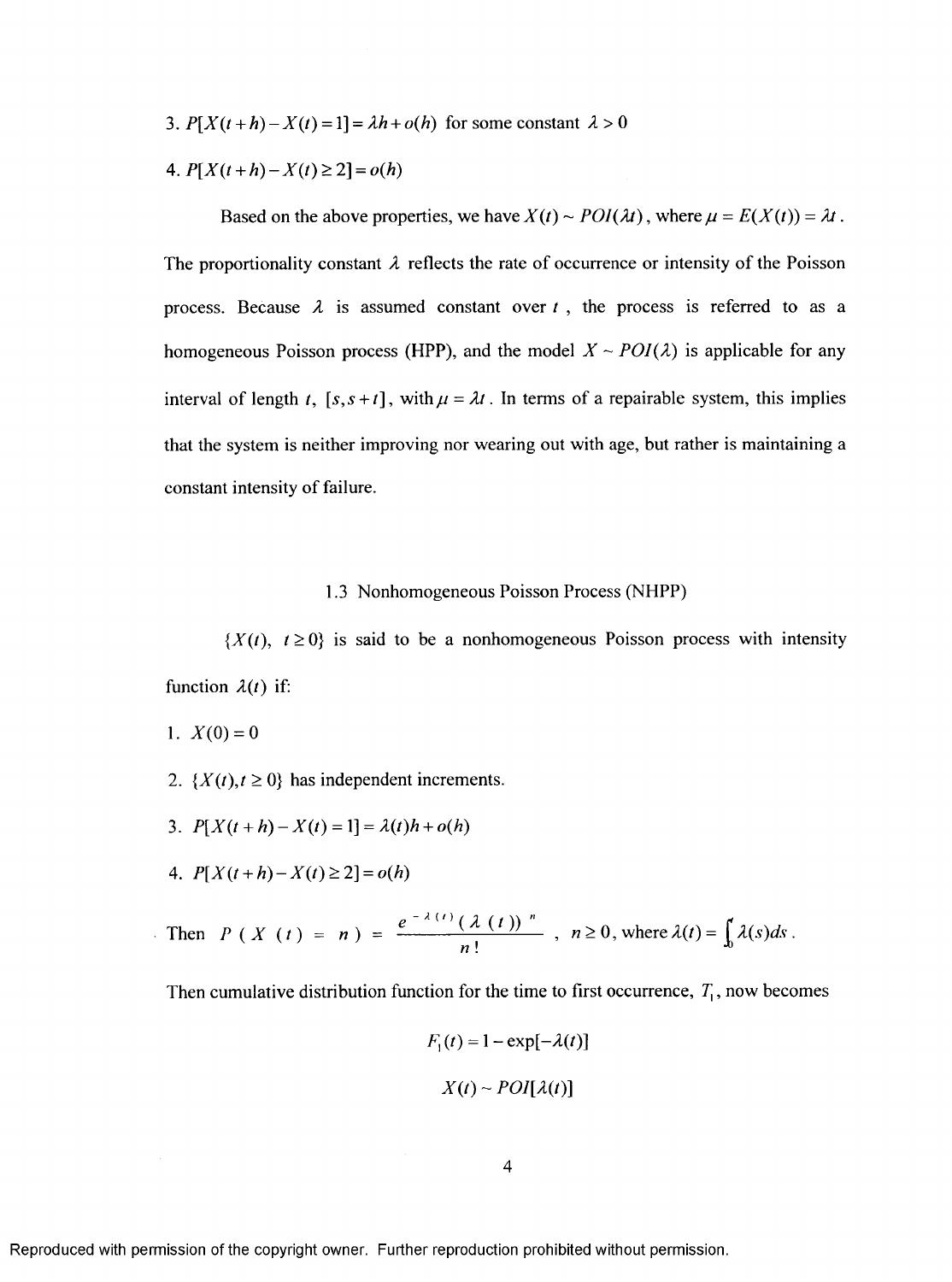Unlike the homogeneous Poisson process failure probability, the intensity,  $\lambda(t)$ , may be depend on the age *t* of the system.  $\lambda(t)$  would be decreasing during debugging,  $\lambda(t)$  would be constant over the system useful life, and would be increasing during the wear-out phase of the system. In some case when the intensity function,  $\lambda(t)$ , is constant for all *t* , the nonhomogeneous Poisson process reduced to the homogeneous Poisson process.

A nonhomogeneous Poisson process with intensity  $\lambda(t) = (\beta/\theta)(t/\theta)^{\beta-1}$ *for* $\theta$ , $\beta$  > 0, called a Weibull process or power-law process. The name Weibull process derives primarily from the resemblance of the intensity function of the process to the hazard function of a Weibull distribution. In a Weibull process, the time to first occurrence  $T_1$ , follows a Weibull density  $WEI(\theta,\beta)$ . A Weibull process is appropriate for three types of systems: increasing recurrence rate ( $\beta$  > 1), decreasing recurrence rate  $(\beta < 1)$ , and constant recurrence rate ( $\beta = 1$ ).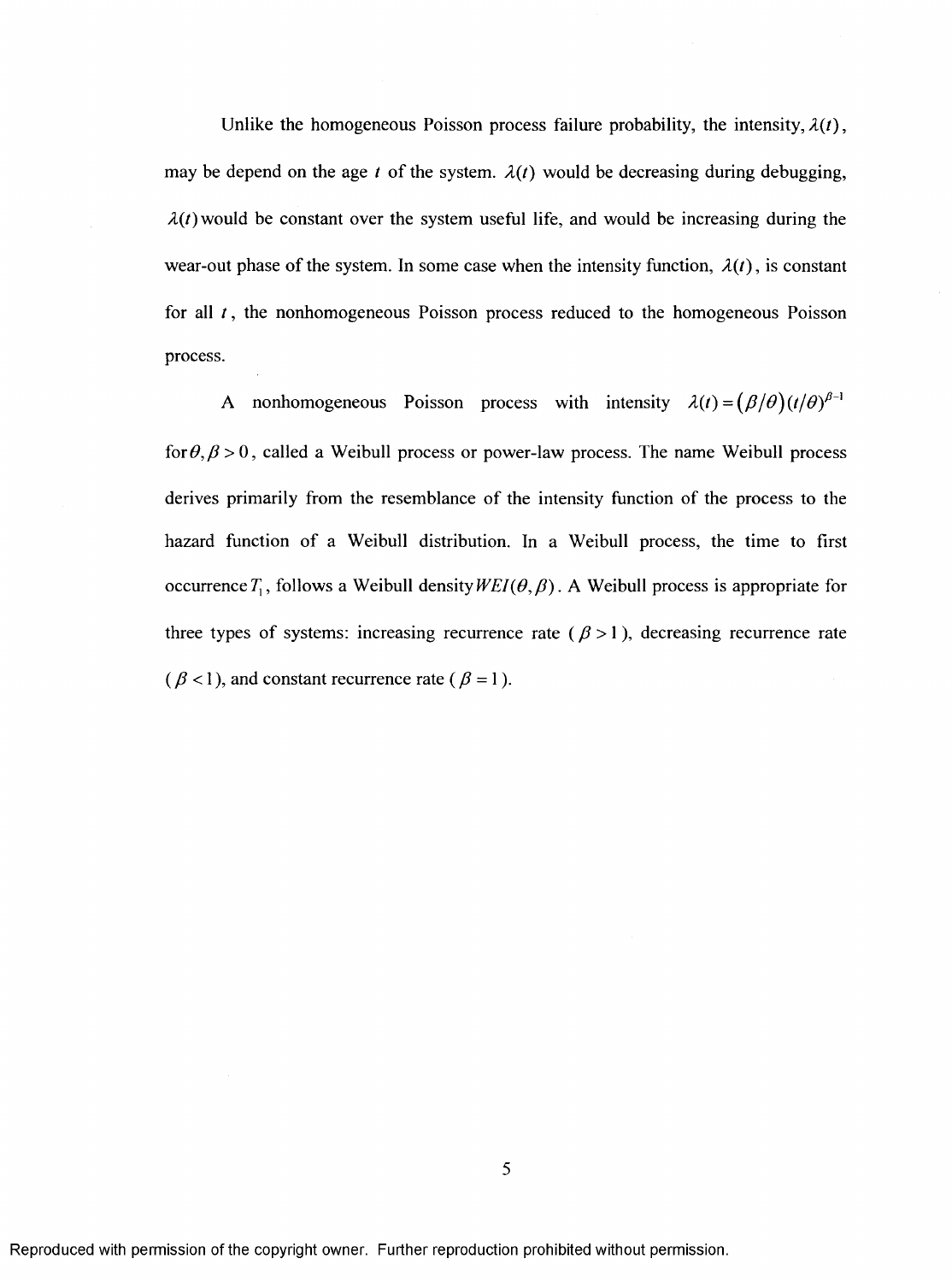## CHAPTER 2

#### STATISTICAL INFERENCE FOR A POWER-LAW PROCESS

#### 2.1 Preliminaries

A nonhomogeneous Poisson process is often suggested as an appropriate model when a system whose rate varies over time. If the process is waning or developing, the rate  $\lambda$  should be a monotonically decreasing or increasing function of  $t$ . The nohomogeneous Poisson process (NHPP) has a mean value function denoted by  $\mu(t|\Theta)$ , where  $\Theta$  is a vector of parameters. The intensity function  $\lambda(t|\Theta)$  is described as follows:

$$
\lambda(t|\Theta) = \frac{d}{dt} \mu(t|\Theta).
$$

Arguments are presented in Bain and Engelhard (1980, 1991), Crow (1974, 1982), and Ho (1993, 1998) for the choice of  $\Theta = (\theta, \beta)$  and

$$
\lambda(t|\theta,\beta)=(\beta/\theta)(t/\theta)^{\beta-1}.
$$

The underlying point process is called a power-law process, which has proved versatile in the reliability studies of repairable systems. Note that

$$
\mu(t|\theta,\beta)=(t|\theta)^{\beta}.
$$

Therefore, the  $\beta$  parameter affects how the system deteriorates or improves over time. If  $\beta$ >1, then the intensity function  $\lambda(t)$  is increasing, and the failure tend to occur more frequently. If  $\beta$  <1, then  $\lambda(t)$  is decreasing, and the system is improving. Finally, if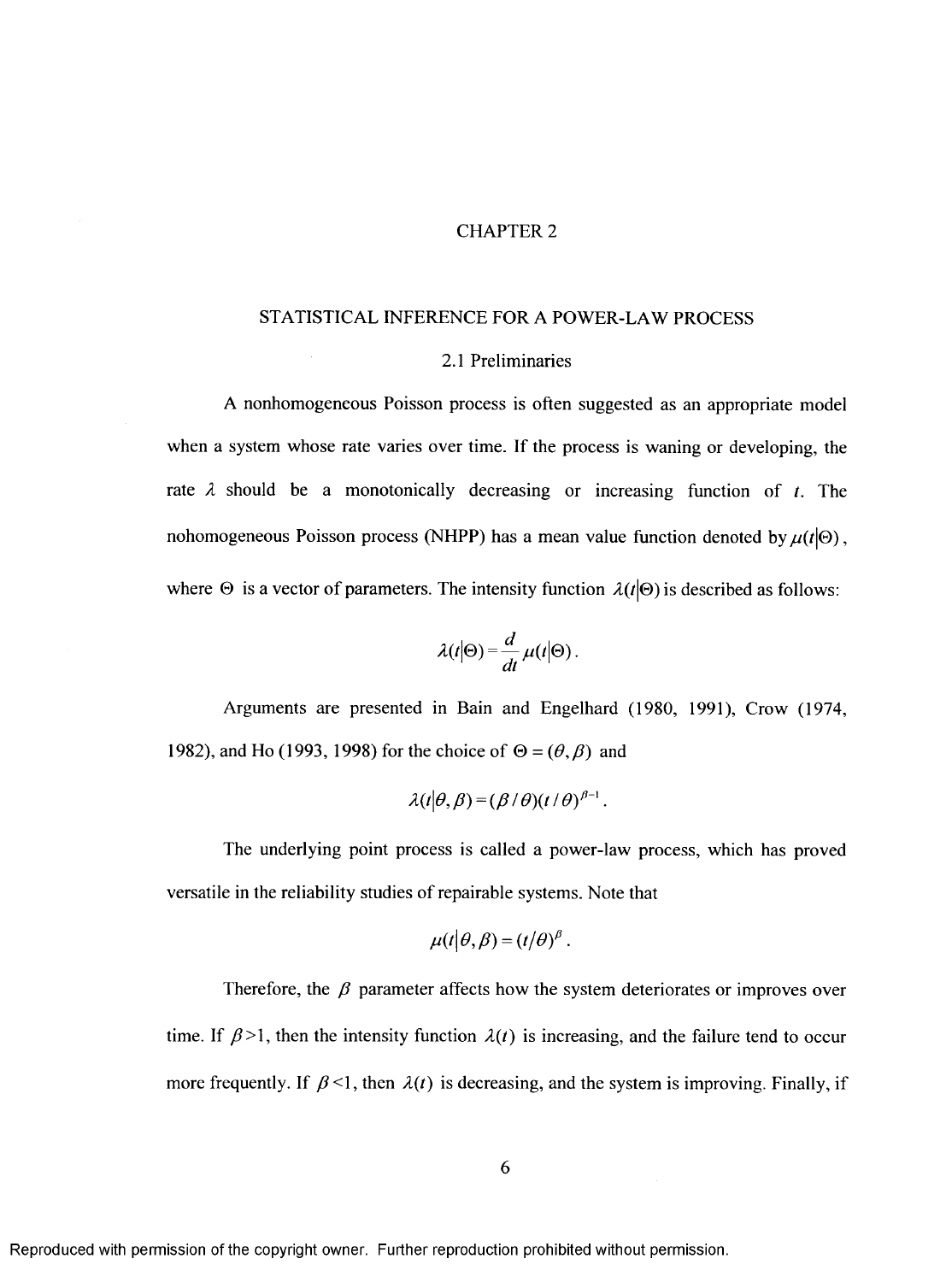$\beta$ =1, then the power law process reduces to the simpler homogeneous Poisson process with intensity  $1/\theta$ . The  $\theta$  parameter is a scale parameter. There are several reasons why the power-law process is a widely used model for repairable systems. The key reason for the popularity of the power-law process is that statistical inference procedures are well developed.

## 2.2 Statistical Inferences

Suppose that a repairable system is observed until *n* failures occur, so we observe the failure time  $0 < t_1 < t_2 < ... < t_n$ , so the joint p.d.f. of a failure truncated NHPP as

$$
f(t_1, t_2, ..., t_n) = \left(\prod_{i=1}^n \lambda(t_i)\right) \exp\left[-\int_0^r \lambda(x)dx\right]
$$

$$
= \left(\prod_{i=1}^n \frac{\beta}{\theta} \left(\frac{t_i}{\theta}\right)^{\beta-1}\right) \exp\left[-\int_0^r \frac{\beta}{\theta} \left(\frac{x}{\theta}\right)^{\beta-1} dx\right]
$$

$$
= \frac{\beta^n}{\theta^{n\beta}} \left(\prod_{i=1}^n t_i\right)^{\beta-1} \exp\left[-\left(\frac{t_n}{\theta}\right)^{\beta}\right]
$$

To get the MLE's, we take the logarithm of this joint density and set the first partial derivatives (with respect to  $\theta$  and  $\beta$ ) equal to zero. The log-likelihood function is

$$
l(\theta, \beta | t) = n \ln \beta - n\beta \ln \theta + (\beta - 1) \sum_{i=1}^{n} \ln t_i - \left(\frac{t_n}{\theta}\right)^{\beta} \text{ and}
$$

$$
0 = \frac{\partial l}{\partial \theta} = -\frac{n\beta}{\theta} + \frac{\beta}{\theta} \left(\frac{t_n}{\theta}\right)^{\beta}
$$

$$
0 = \frac{\partial l}{\partial \beta} = \frac{n}{\beta} - n \ln \theta + \sum_{i=1}^{n} \ln t_i - \left(\frac{t_n}{\theta}\right)^{\beta} \ln \left(\frac{t_n}{\theta}\right)
$$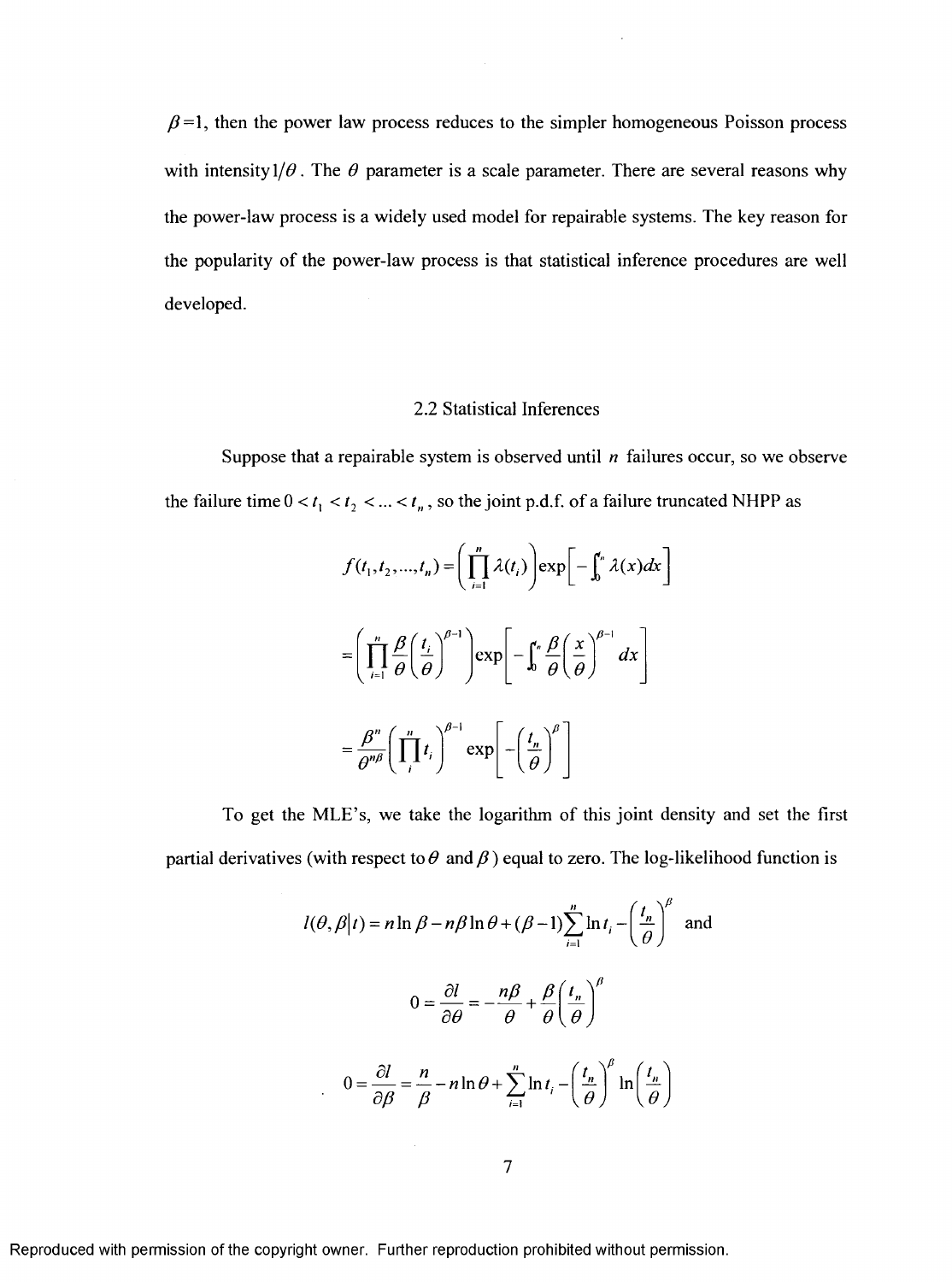The first equation simplifies to  $0 = -n + \left(\frac{t_n}{\theta}\right)^{\beta}$ 

which can be solved for  $\theta$  (in terms of  $\beta$ ) to obtain

$$
\hat{\theta} = t_n / n^{1/\hat{\beta}}
$$

Substituting back into the first equation yields

$$
0 = \frac{\partial l}{\partial \beta} = \frac{n}{\beta} - n \ln \frac{t_n}{n^{1/\beta}} + \sum_{i=1}^n \ln t_i - \left(\frac{t_n n^{1/\beta}}{t_n}\right)^{\beta} \ln \left(\frac{t_n n^{1/\beta}}{t_n}\right)
$$

Solving for  $\beta$  yields

$$
\hat{\beta} = \frac{n}{\sum_{i=1}^{n-1} \ln(t_n/t_i)}
$$

Furthermore, 
$$
\frac{2n\beta_0}{\hat{\beta}} = 2n\beta_0 \left( \frac{n}{\sum_{i=1}^{n-1} \ln(t_n/t_i)} \right)^{-1} = 2\beta_0 \sum_{i=1}^{n-1} \ln(t_n/t_i) = -2\beta_0 \sum_{i=1}^{n-1} \ln(t_i/t_n)
$$
 has a chi-

squared distribution with  $2n-2$  degrees of freedom (e.g., Crow, 1974, 1982; Rigdon and Basu, 2000).

Thus, a size  $\alpha$  test of  $H_0: \beta = \beta_0$  against  $H_a: \beta \neq \beta_0$  is to reject  $H_0$  if

$$
2n\beta_0/\hat{\beta} \leq \chi^2_{\alpha/2}(2n-2) \text{ or } 2n\beta_0/\hat{\beta} \geq \chi^2_{1-\alpha/2}(2n-2),
$$

where  $\chi^2_{\alpha/2}(2n-2)$  is the 100 $\alpha$  / 2 percentile of chi-squared distribution with

 $2n-2$  degrees of freedom. For  $H_0: \beta = 1$ , the test statistic  $\frac{2n\beta_0}{\hat{\beta}}$  reduces to

$$
Z = 2\sum_{i=1}^{n-1} \ln(t_n / t_i) = -2\sum_{i=1}^{n-1} \ln(t_i / t_n).
$$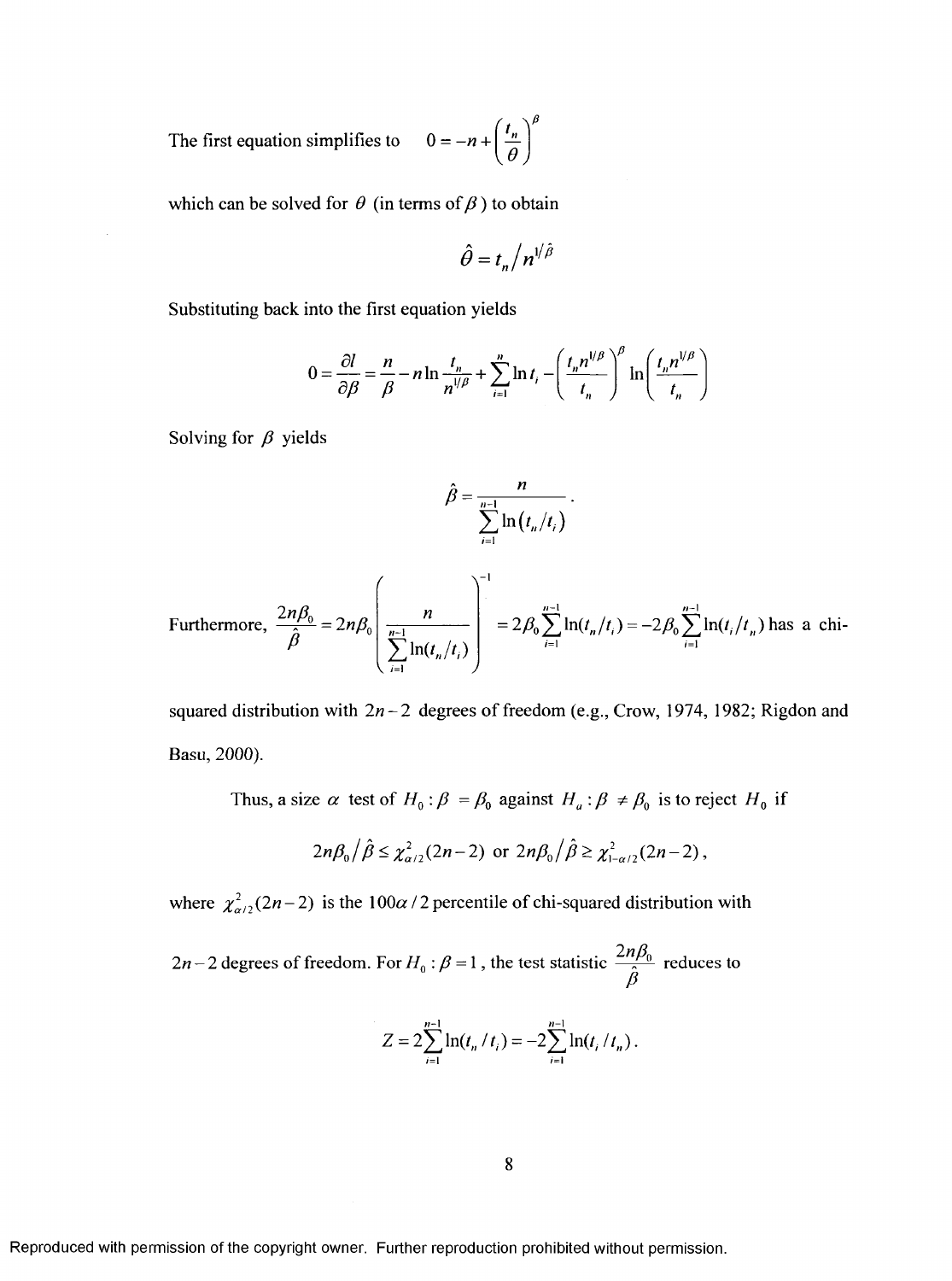# 2.3 Empirical Example

Three sets of pseudo-data based on five numbers (14, 34, 42, 72, and 244; Ascher, 1983) are used for the following analysis. Dot-plots (Figure 2-1) display the system activities as waning, random, and developing, respectively. Estimates of  $\beta$  and  $p$ -values (Table 2-1) confirm the claimed temporal trends,



Figure 2-1 Dot-plots of pseudo-data in their original chronological orders

|                  | Waning    | Random    | Developing |  |
|------------------|-----------|-----------|------------|--|
| Â                | 0.6287716 | 0.9863077 | 5.414036   |  |
| Â                | 31.39658  | 79.40588  | 301.594    |  |
| $2n/\hat{\beta}$ | 15.90403  | 10.13882  | 1.847051   |  |
| One-sided        |           |           |            |  |
| Value            | 0.043775  | 0.2554175 | 0.0146529  |  |

Table 2-1 Summary statistics of the pseudo-data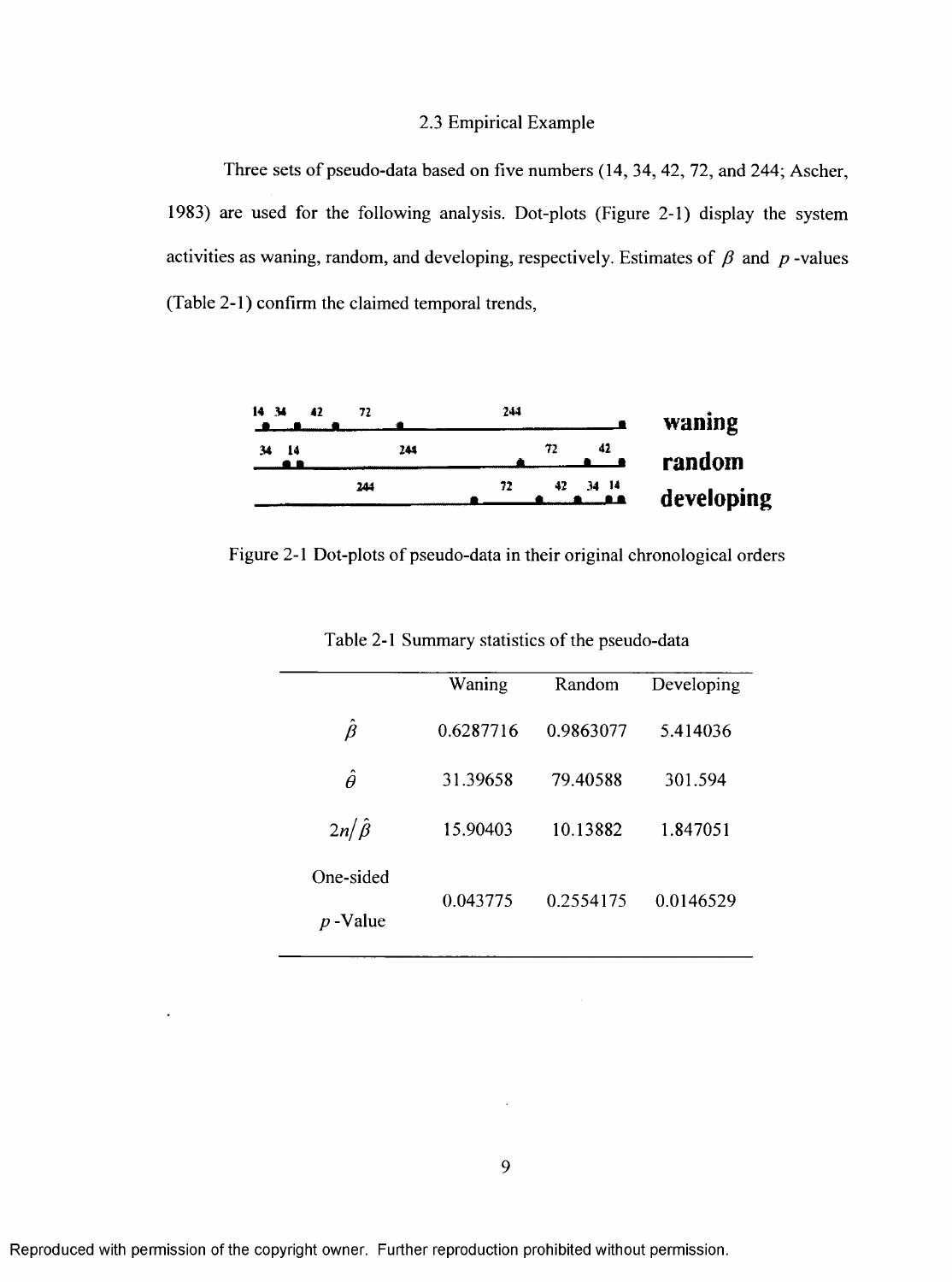#### CHAPTER 3

#### EMPIRICAL RECURRENCE RATES TIME SERIES

#### 3.1 The Empirical Recurrence Rates

Let  $t_1, \ldots, t_n$  be the *n* ordered failures during an observation period,  $(0, T)$ , from the first occurrence to the last occurrence. Then a discrete time series  $\{z_i\}$  is generated sequentially at equidistant time intervals  $h, 2h, ..., lh, ..., Nh (= T)$ . If 0 is adopted as the time-origin and *h* as the time-step, then we regard  $z_i$  as the observation at time  $t = lh$ . Therefore, we propose a time series of the empirical recurrence rates as follows:

 $z_i = n_i / lh$  = Total number of failures in  $(0, lh) / lh$ ,

where  $l = 1, 2, ..., N$ . Note that  $z_l$  evolves over time and it is simply the MLE for the mean rate of a simple Poisson process observed in  $(0, lh)$ . The time plot of the empirical recurrence rate (ERR-plot) offers the possibility of further insights into the data.

#### 3.2 ERR-plot of pseudo-data

ERR-plots for the observation period, (0, T), are produced respectively for the data sets presented in Ch. 2. Consistent with the previous notation, we use  $h = 10, 20$ , 40, 50, 60, and 70. Because the sample total of these five numbers is 406, we recommend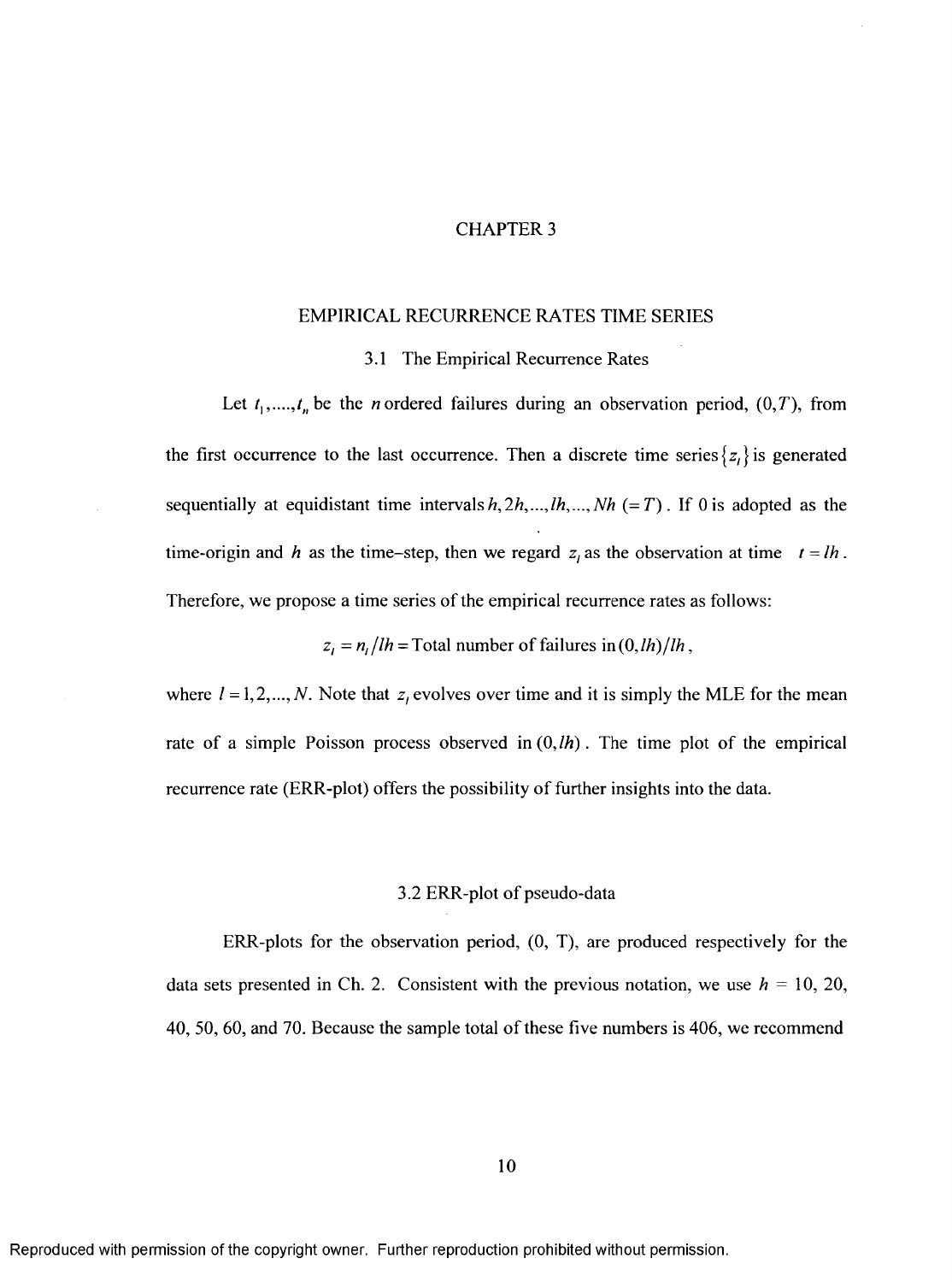$$
T = h \left\{ \left[ \frac{406}{h} \right] + 1 \right\}, \text{ where } \left[ \frac{406}{h} \right] \text{ is the largest integer less than or equal to } \frac{406}{h} \text{ for each}
$$

*h* = 10, 20, 40, 50, 60, and 70.

The distinctive signature, marking the unique failure pattern of each repairable system (data set), is displayed in Figures 3-1,2, and 3. Clearly, the overall pattern of the recurrence rates is affected but preserved by the choice of  $h$ . The sensitivity of this parameter will be addressed later.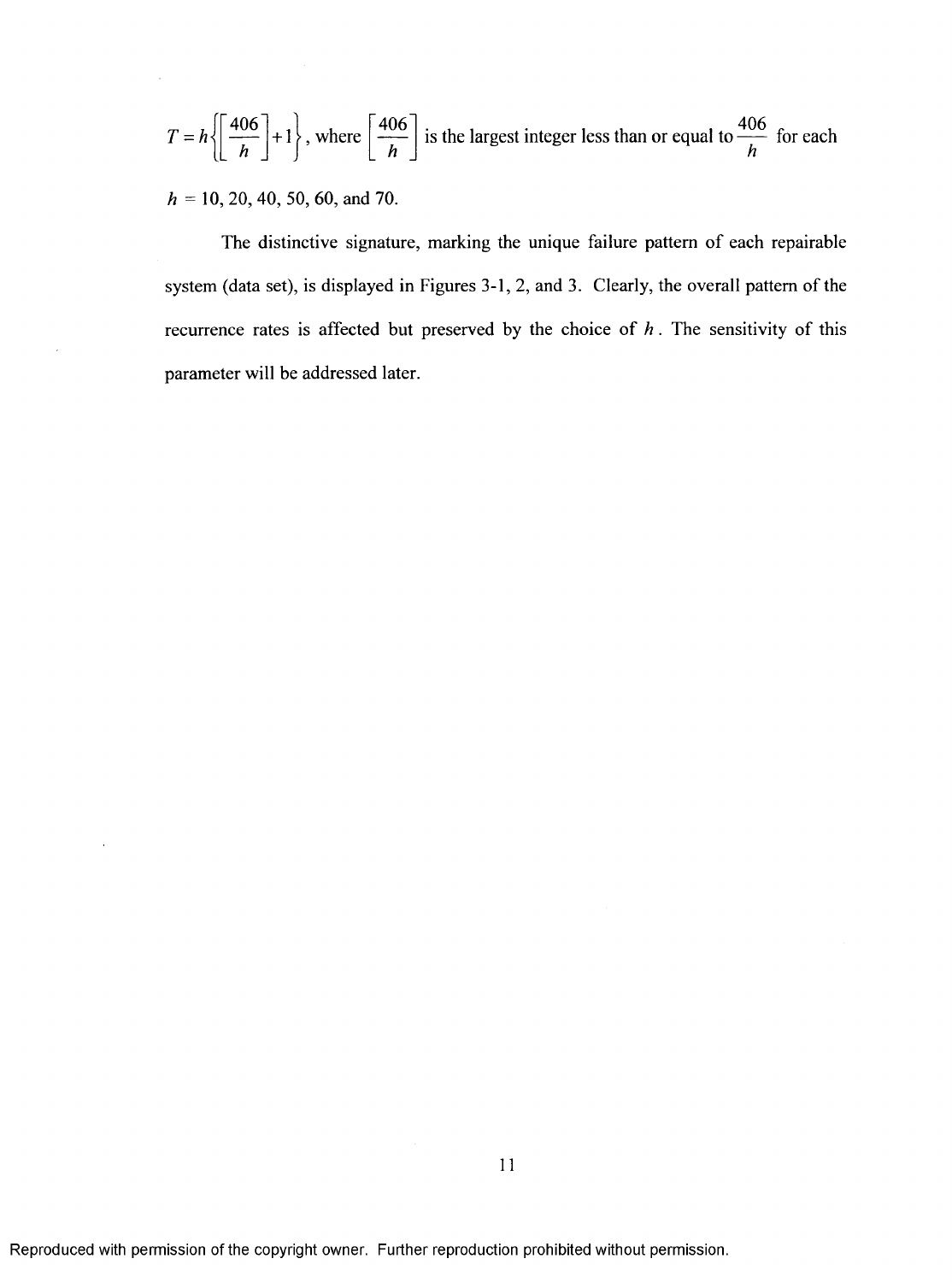

Figure 3-1 ERR-Plots with different time step  $(h)$  for the developing data set

12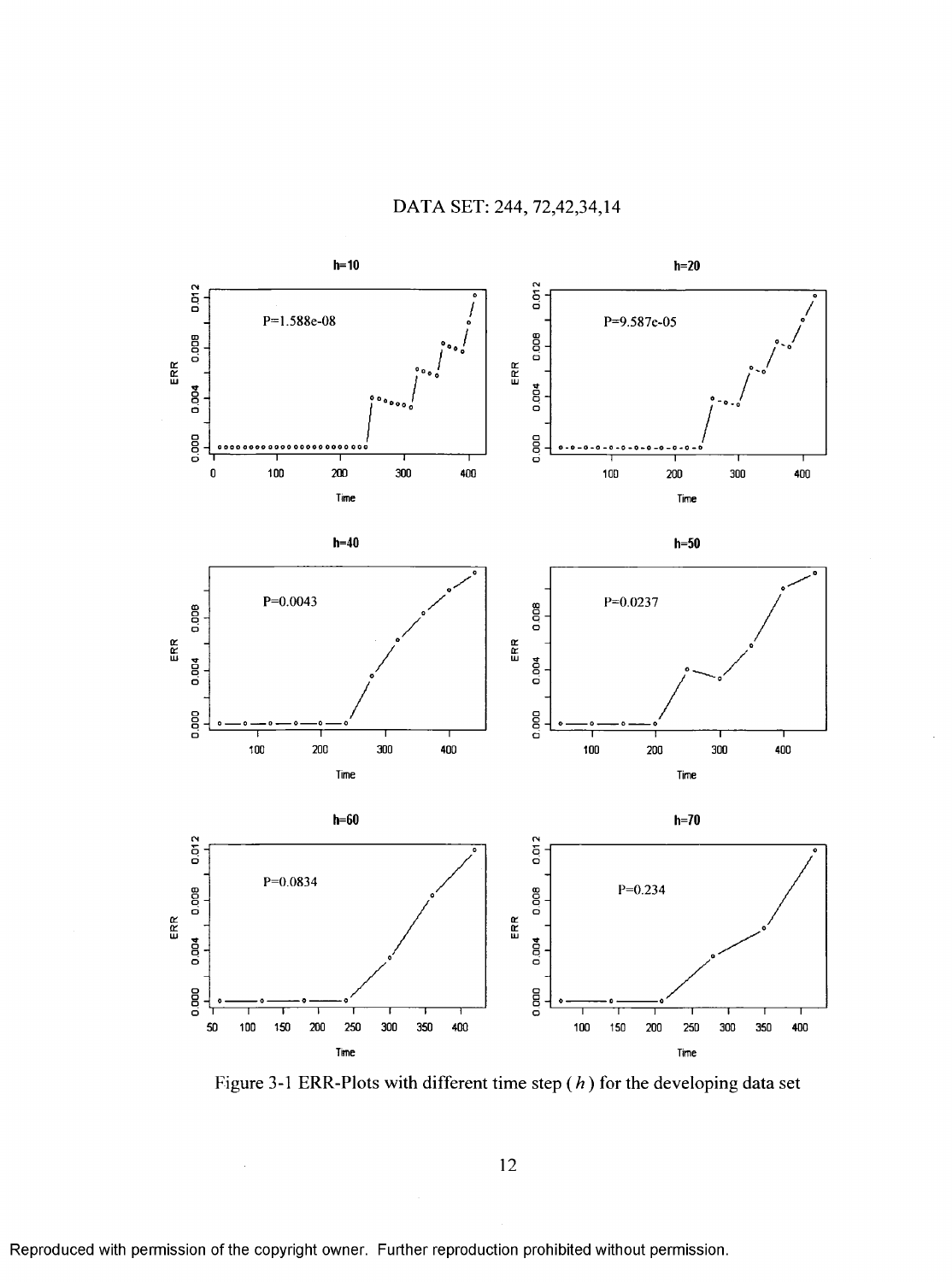



Figure 3-2 ERR-Plots with different time step  $(h)$  for the waning data set

13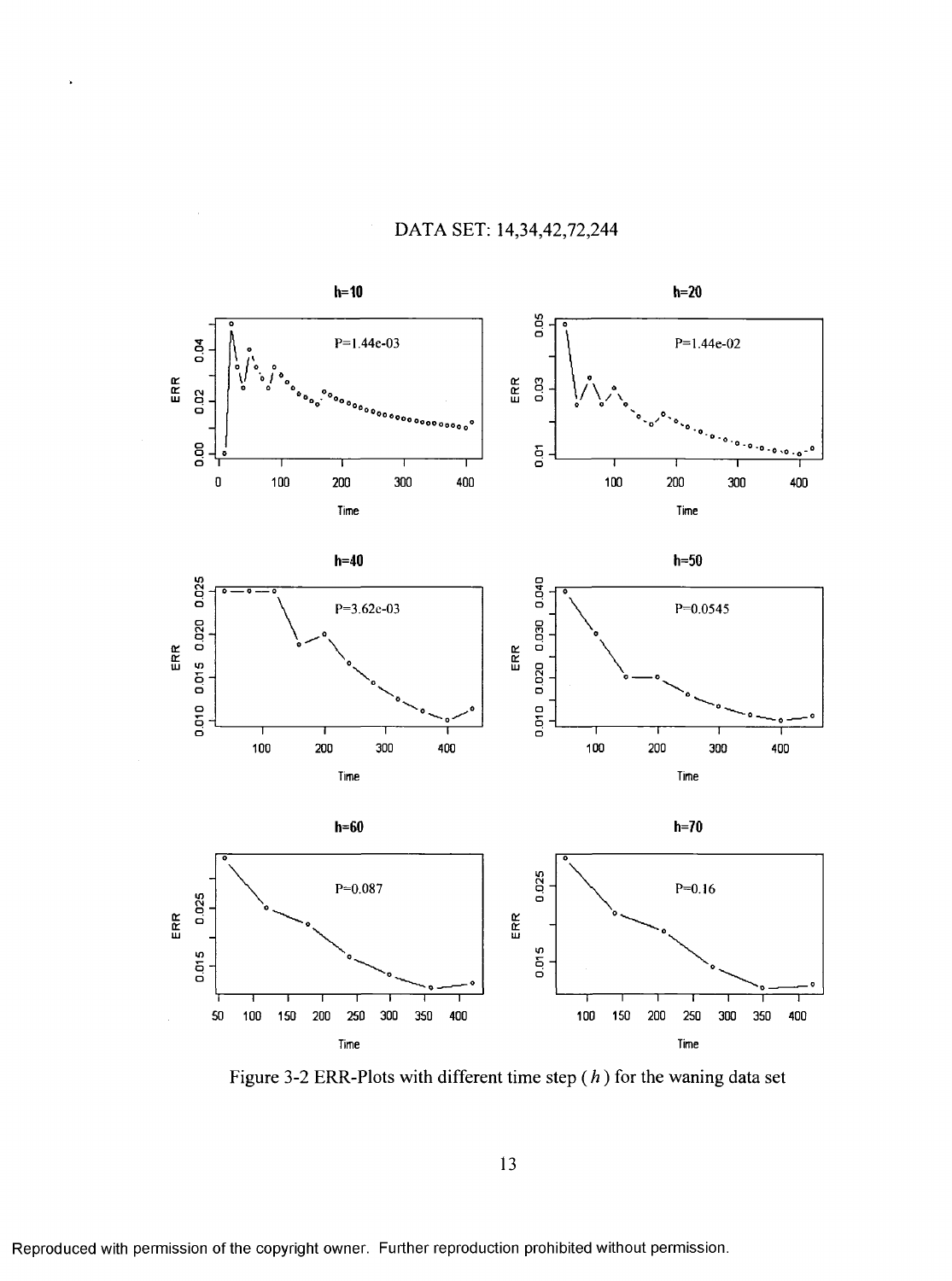

# DATA SET: 34,14,244,72,42

Figure 3-3 ERR-Plots with different time step  $(h)$  for the random data set

14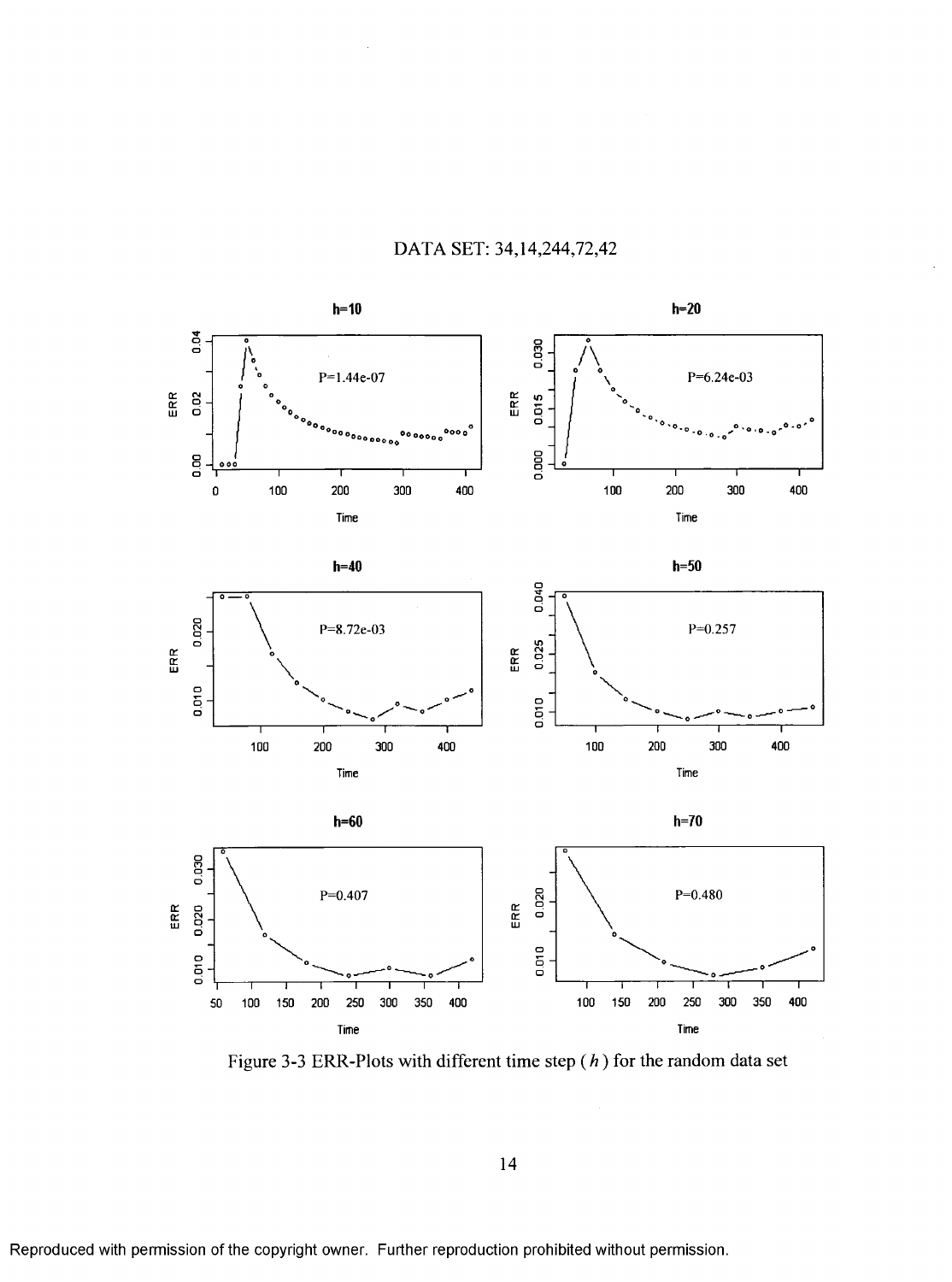# 3.3 Basic Theory

# 3.3.1 Autocorrelation Function

Theorem 1

Given 
$$
Y_1, Y_2, \dots, Y_n \sim Y
$$
, where  $hY \sim POI(h\lambda)$ ,  $h > 0$ ,  $\lambda > 0$  then,

The autocovariance function of  $\{\overline{Y}_j\}$  at lag *k* is

$$
\gamma_j(k) = Cov(\overline{Y}_j, \overline{Y}_{j+k}) = \frac{\lambda}{h(j+k)}, \text{ for } j = 1, 2, \dots, n-1, k = 0, 1, \dots, n-j.
$$

The autocorrelation function of  $\{\overline{Y}_j\}$  at lag *k* is

$$
\rho_j(k) = \gamma_j(k) / [\gamma_j(0)\gamma_{j+k}(0)]^{1/2} = Cor(\overline{Y}_j, \overline{Y}_{j+k}) = [j/(j+k)]^{1/2},
$$
  
for  $j = 1, 2, \dots, n-1, k = 0, 1, \dots, n-j.$ 

Proof:

$$
Cov\left(\overline{Y}_j, \overline{Y}_{j+k}\right) = Cov\left(\frac{1}{j}\sum_{i=1}^j Y_i, \frac{1}{j+k}\sum_{l=1}^{j+k} Y_l\right)
$$
  
\n
$$
= \frac{1}{j(j+k)} \sum_{i=1}^j \sum_{l=1}^{j+k} Cov(Y_i, Y_l)
$$
  
\n
$$
= \frac{1}{j(j+k)} \sum_{i=1}^j Cov(Y_i, Y_i) \quad (\because Cov(Y_i, Y_l) = 0, \text{ if } i \neq l)
$$
  
\n
$$
= \frac{1}{j(j+k)} \sum_{i=1}^j \frac{\lambda}{h} \quad (\because Cov(Y_i, Y_i) = \frac{\lambda}{h})
$$
  
\n
$$
= \frac{1}{j(j+k)} \times \frac{j\lambda}{h} = \frac{\lambda}{h(j+k)}
$$

Q.E.D.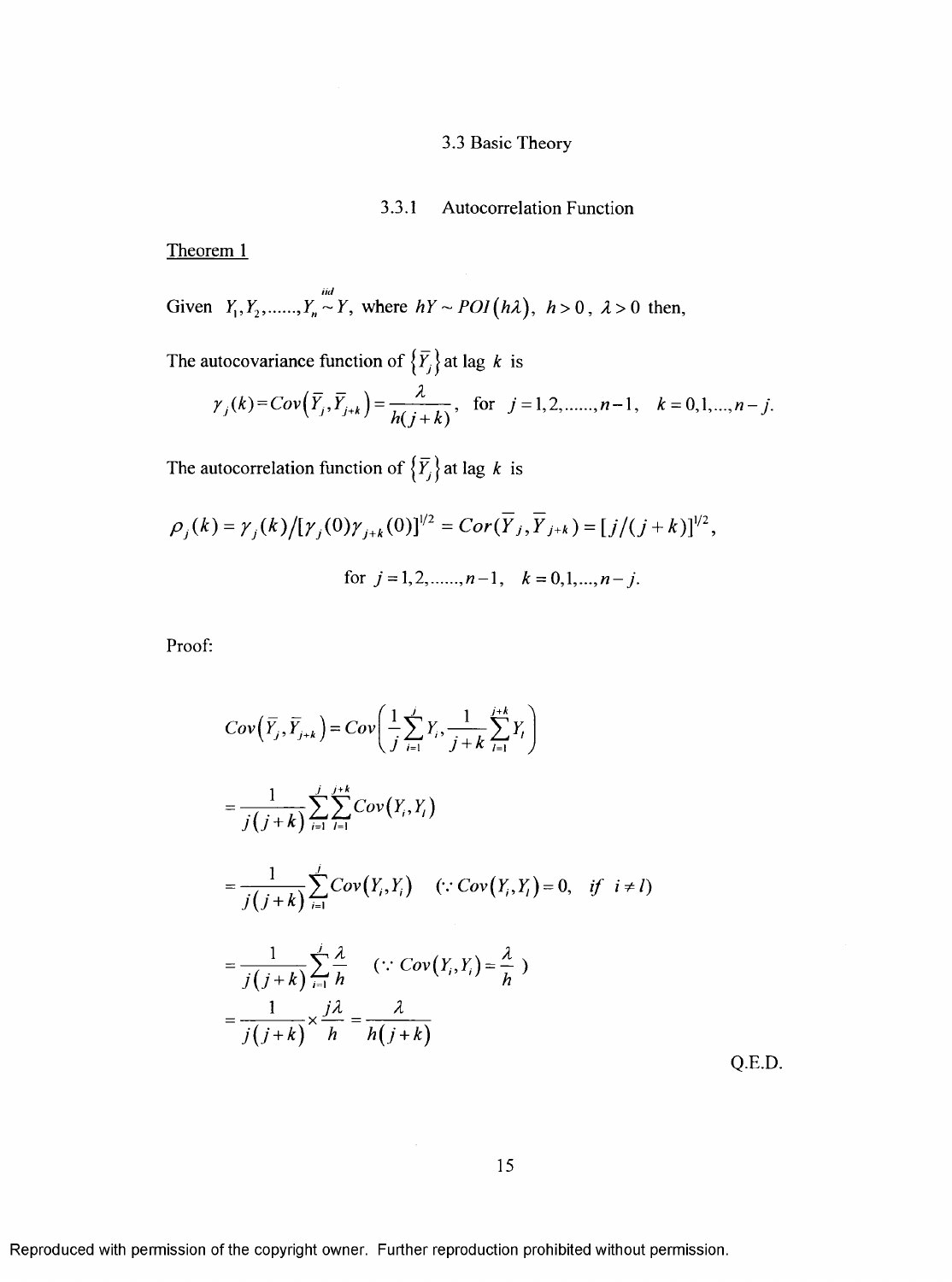All the terms are correlated; the further apart they are, the less is the correlation between them. Therefore, time series models (e.g.. Box and Jenkins, 1976) should be used for predicting future recurrence rate.

#### 3.3.2 Ljung and Box Test (LB-test)

In time series data analysis, after treating the original data by eliminating and subtracting the trend and seasonal components, we need to check if the residuals are observed values of independent and identically distributed random variable. A popular test, formulated by Ljung and Box (1978), uses the following test statistic:

$$
\hat{Q}_{LB}(\hat{\rho}) = n(n+2) \sum_{k=1}^{m} \hat{\rho}_k^2 / (n-k),
$$

*n j n* where  $\hat{\rho}_k = \sum \hat{a}_i \hat{a}_{k-k} / \sum \hat{a}_k^2$ , the estimated autocorrelation at lag k  $\sqrt{1} = k + 1$  /  $\sqrt{1} = 1$ 

*n* , the sample size

*m*, number of lags being tested (As a rule of thumb, the sample ACF and PACF are good estimates of the ACF and PACF of a stationary process for lags up to about a third of the sample size, Brockwell and Davis, 2003).

 $\hat{a}_1, ..., \hat{a}_n$ , residuals after a model has been fitted to a series  $y_1, ..., y_n$ ; if no model is being fitted, then  $\hat{a}_1, ..., \hat{a}_n$  are the "mean corrected" series of  $y_1, ..., y_n$ .

We reject the iid hypothesis at level  $\alpha$  if  $\hat{Q}_{l,k}(\rho) > \chi^2_{1-\alpha,m-p-q}$ , where  $\chi^2_{1-\alpha,m-p-q}$  is the  $1 - \alpha$  quantile of the chi-squared distribution with  $m - p - q$  degrees of freedom,  $p + q$  is the number of parameters of the fitted model.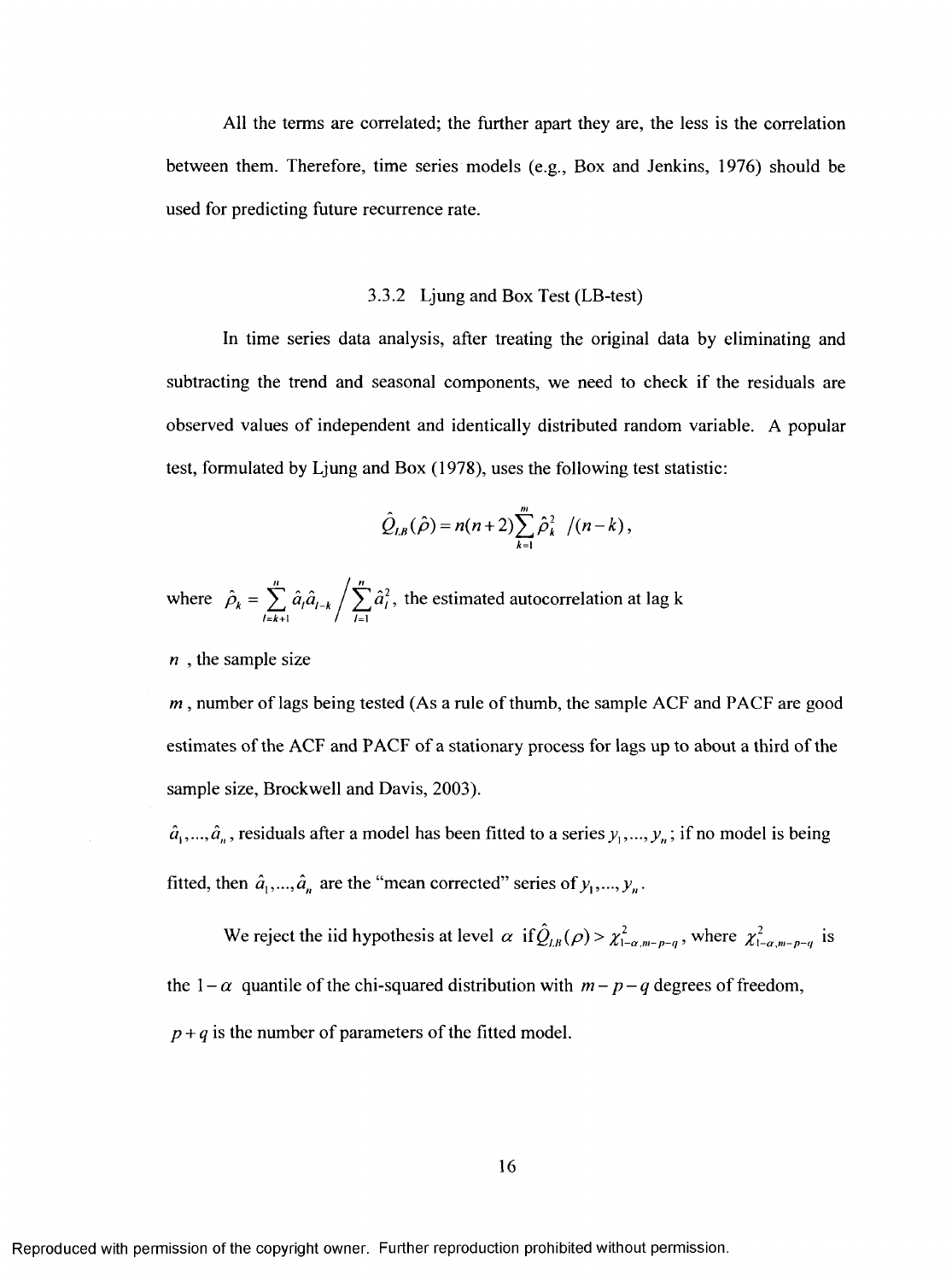## 3.4 LB-test for the pseudo data

 $P$  – values on the iid test using Ljung and Box method are recorded inside the box of each ERR-plot (Figures 3-1, 2, 3). The  $p$ -values increase with *h* for each data set (Table 3-1). A plausible explanation is that, by the Central Limit Theorem, large *h* produces sample means (i.e., empirical recurrence rates for our time series) which are closer to the true mean. Thus, it is harder for the LB-test to reject an iid test for a larger  $h$ . Apparently, the significance ( $p$ -value  $\leq 0.05$ , say) of the LB-test doesn't resemble closely with that of the  $Z$  - test, presented in Table 2.1. Of course, the main goal of our approach is to build a workable bridge between the traditional homogeneous and nonhomogeneous Poisson process and the classical time series. Fortunately, time series modeling are well developed and are largely applied in many other fields, which will greatly facilitate the needs of researchers in finding the best model for the empirical recurrence rates proposed in this thesis.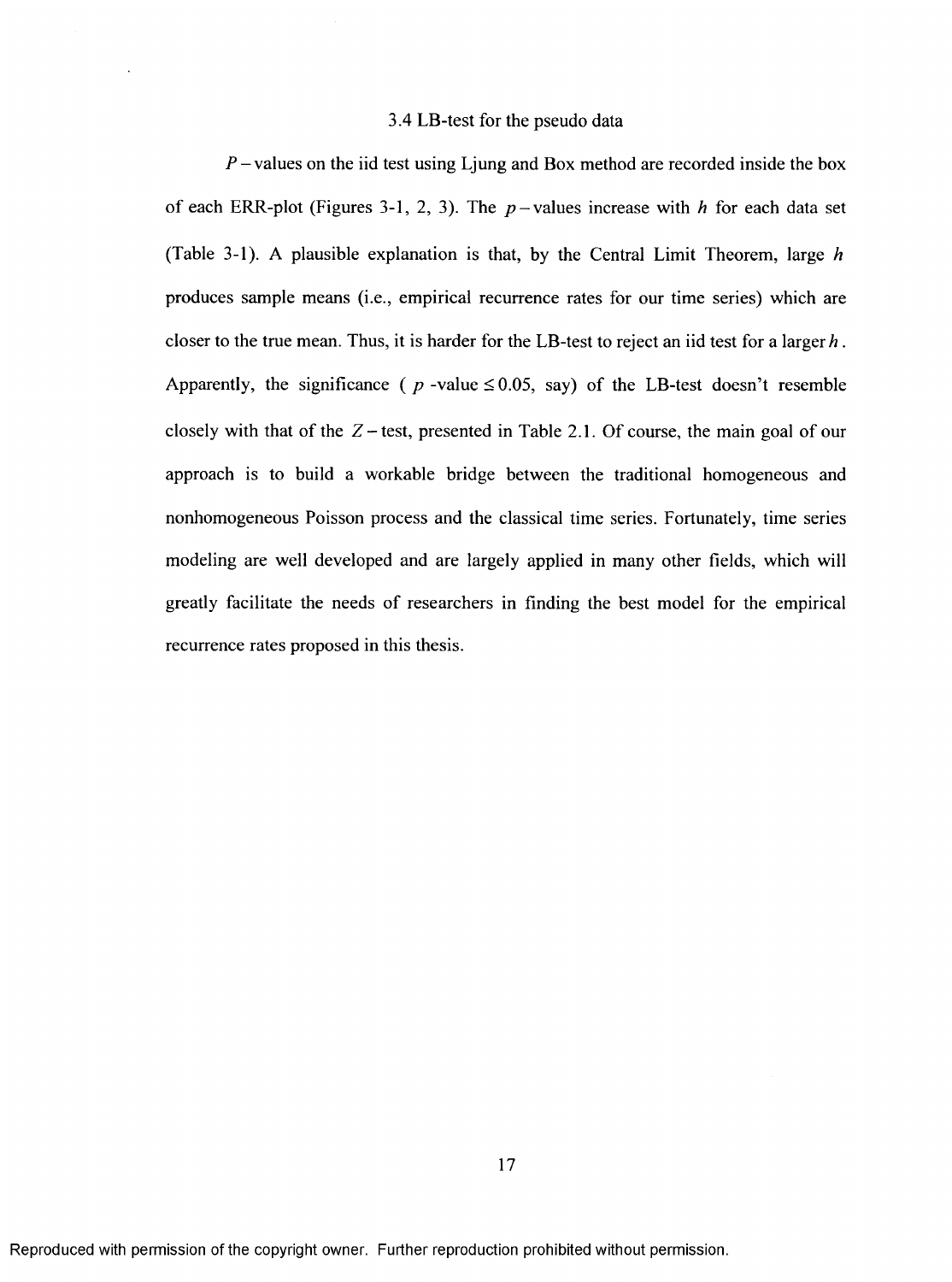|               | Data                |                     |                     |  |
|---------------|---------------------|---------------------|---------------------|--|
| Time step (h) | Waning              | Random              | Developing          |  |
|               | 14, 34, 42, 72, 244 | 34, 14, 244, 72, 42 | 244, 72, 42, 34, 14 |  |
| 10            | $p = 1.48e - 03$    | $p = 1.44e - 07$    | $p = 1.588e - 08$   |  |
| 20            | $p = 1.44e - 02$    | $p = 6.24e - 03$    | $p = 9.587e - 05$   |  |
| 40            | $p = 3.62e - 03$    | $p = 8.72e - 03$    | $p = 0.0043$        |  |
| 50            | $p = 0.0545$        | $p = 0.257$         | $p = 0.0237$        |  |
| 60            | $p = 0.087$         | $p = 0.407$         | $p = 0.0834$        |  |
| 70            | $p = 0.16$          | $p = 0.480$         | $p = 0.234$         |  |

Table 3-1 *P* -value for the iid hypothesis test using Ljung-Box test for pseudo data

 $\bar{\bar{z}}$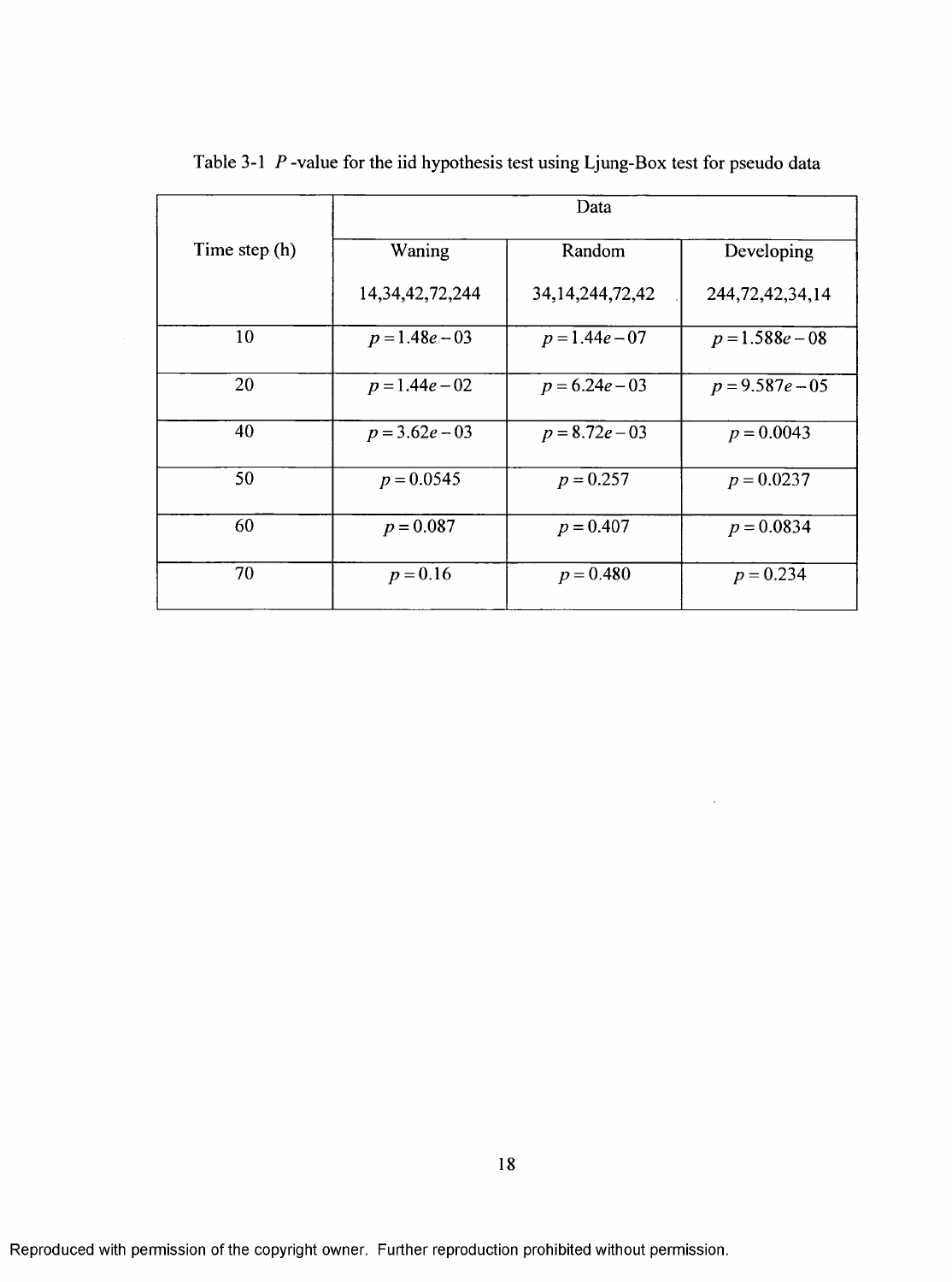#### CHAPTER 4

#### APPLICATIONS

#### 4.1 Dot-plot and Z - test for the Mining Data

The control of industrial accidents generally requires, from time to time, new safety equipment, safety regulations, improved machinery, etc.; hence, one may expect that the occurrence of accidents would tend to decrease with time. Because of serious injuries or, perhaps, deaths that may occur as a result of an industrial accidents, it is usually important to know whether or not the safety action are resulting in a significant decrease of accidents. The nonhomogeneous Poisson process with Weibull intensity function may possibly be useful in measuring this decrease (Crow, 1974).

The data in Table 4-1 (Maguire et al, 1952, Table 1) represent days between explosions in mines in Great Britain involving more than 10 men killed. The data cover the period from December 6, 1875 to May 29, 1951. A dot-plot is presented as Figure 4.1, which suggests the applicability of a nonhomogeneous Poisson process with Weibull intensity. Table 4-2 summarizes the results, which further confirms a significant decreasing trend in mining accidents during the observation period.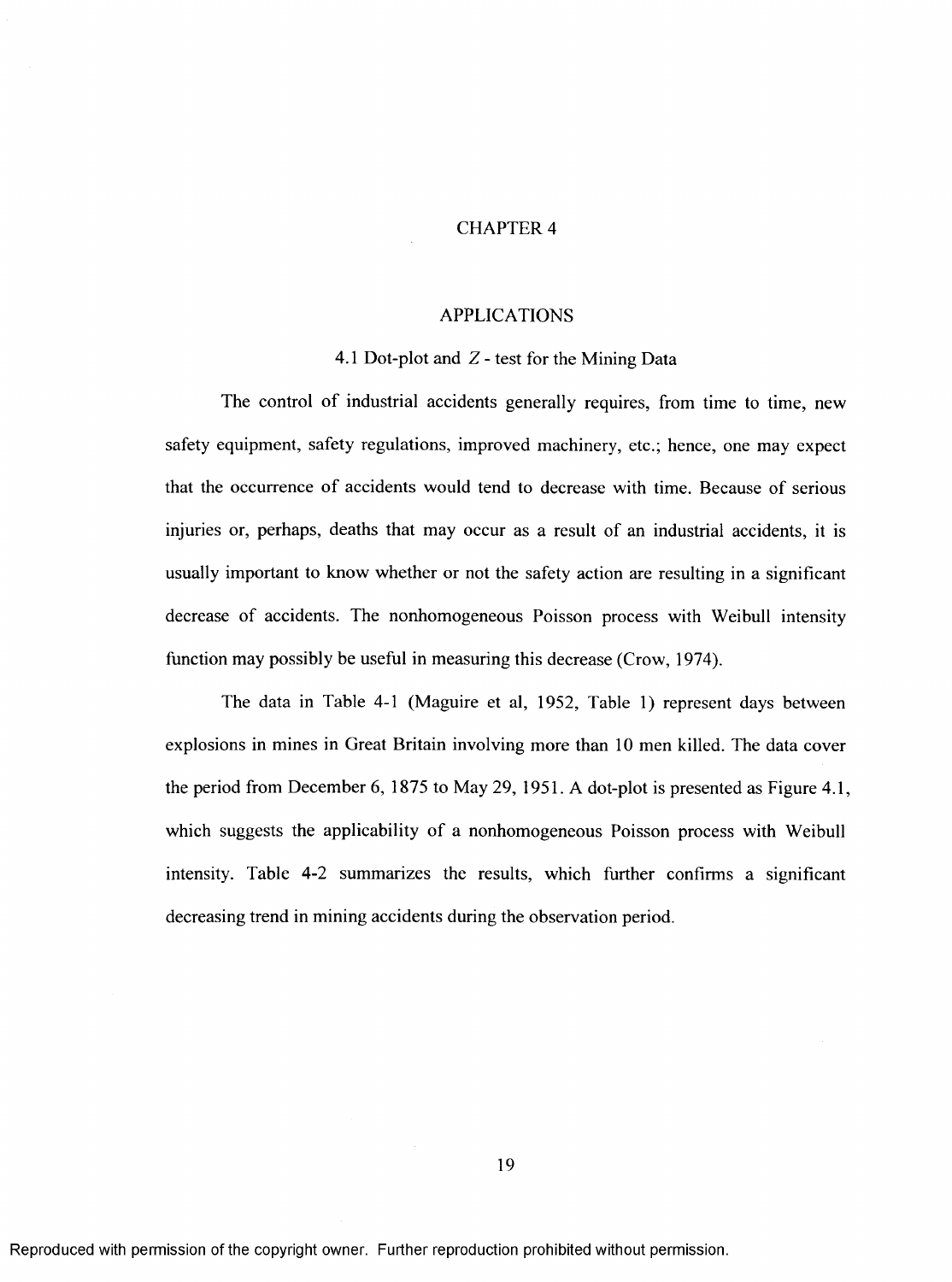| 378 | 59           | 54   | 498  | 217            | 156  |
|-----|--------------|------|------|----------------|------|
| 36  | 61           | 217  | 49   | 120            | 47   |
| 15  | $\mathbf{1}$ | 113  | 131  | 275            | 129  |
| 31  | 13           | 32   | 182  | 20             | 1630 |
| 215 | 189          | 23   | 255  | 66             | 29   |
| 11  | 345          | 151  | 195  | 291            | 217  |
| 137 | 20           | 361  | 224  | $\overline{4}$ | 7    |
| 4   | 81           | 312  | 566  | 369            | 18   |
| 15  | 286          | 354  | 390  | 338            | 1357 |
| 72  | 114          | 58   | 72   | 336            |      |
| 96  | 108          | 275  | 228  | 19             |      |
| 124 | 188          | 78   | 271  | 329            |      |
| 50  | 233          | 17   | 208  | 330            |      |
| 120 | 28           | 1205 | 517  | 312            |      |
| 203 | 22           | 644  | 1613 | 171            |      |
| 176 | 61           | 467  | 54   | 145            |      |
| 55  | 78           | 871  | 326  | 75             |      |
| 93  | 99           | 48   | 1312 | 364            |      |
| 59  | 326          | 123  | 348  | 37             |      |
| 315 | 275          | 457  | 745  | 19             |      |

Table 4-1 Time intervals in days between explosions in mines, involving 10 men killed,

from 6 December 1875 to 29 May 1951



**260 520 780 1040 1300 1560**

فع

۰



Reproduced with permission of the copyright owner. Further reproduction prohibited without permission.

 $\overline{0}$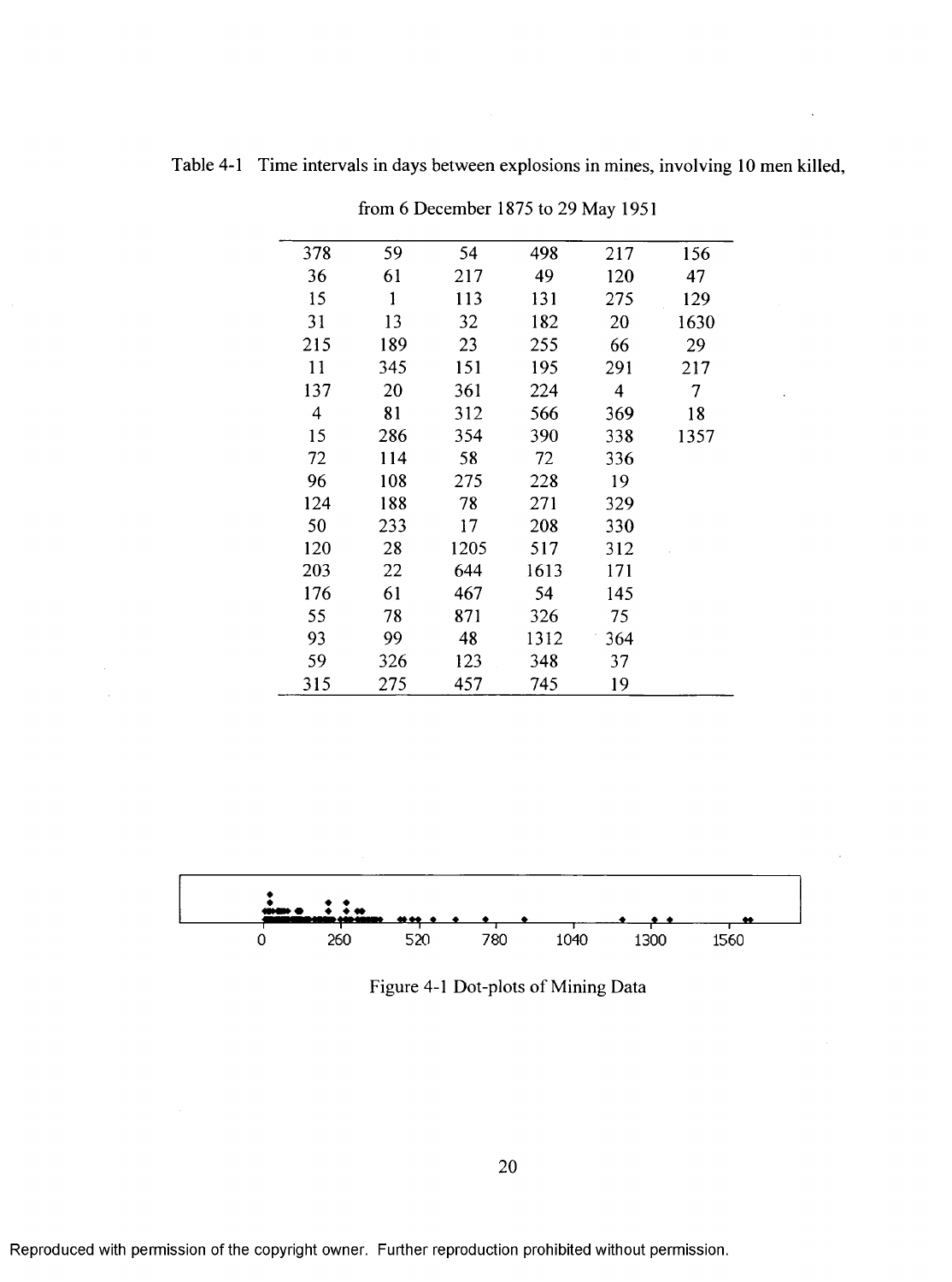Table 4.2 Summary Statistics of the Mining Data

|                  | 0.711759 |  |
|------------------|----------|--|
| Â                | 36.04305 |  |
| $2n/\hat{\beta}$ | 258.597  |  |
| One-sided        | 0.025    |  |
| $p-value$        |          |  |

# 4.2 ERR-plotting and LB-test

ERR-plots for the observation period, (0, T), are produced respectively for the mining data (Table 4.1). Consistent with the previous notation, we use  $h = 200k$ , for  $k =$ 1, ..., 6. Because the sample total of the 109 successive mine accidents was 26,263, we use

$$
T = h \left\{ \left[ \frac{26263}{h} \right] + 1 \right\}, \text{ where } \left[ \frac{26263}{h} \right] \text{ is the largest integer less than or equal to } \frac{26263}{h}
$$

for each of the above *h* values. The ERR-plots are displayed in Figure 4.2. Clearly, there is a similarity in their patterns. In contrast to the dot-plot, the proposed graphing technique is extremely valuable for such a large data set. Results on the iid test using Ljung and Box method are recorded inside the box of each plot. All the *p* -values are

 $\ddot{\phantom{0}}$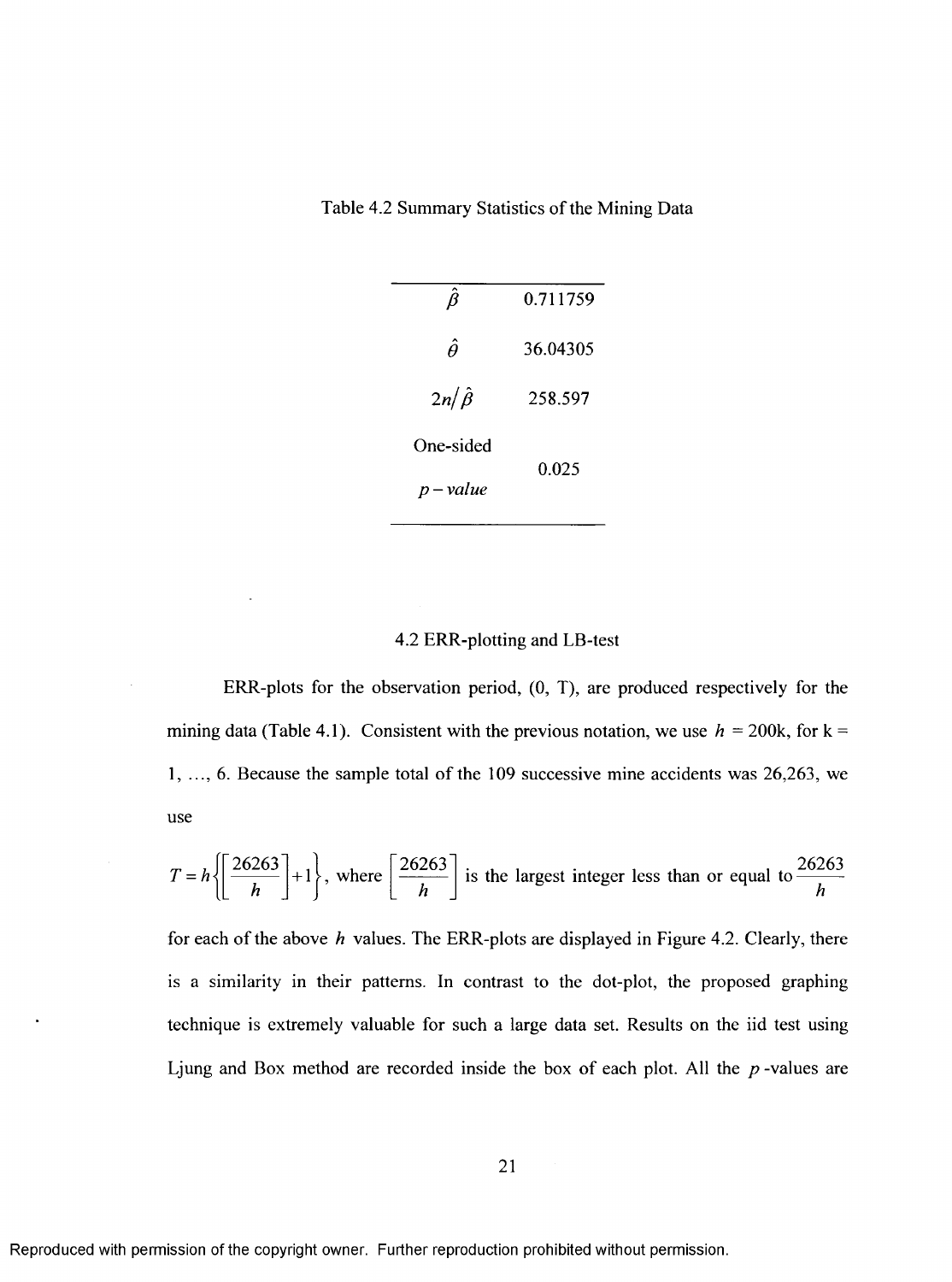approximately zero. They are slightly increasing with *h ,* the length of the time-step, which is consistent with those of the pseudo data.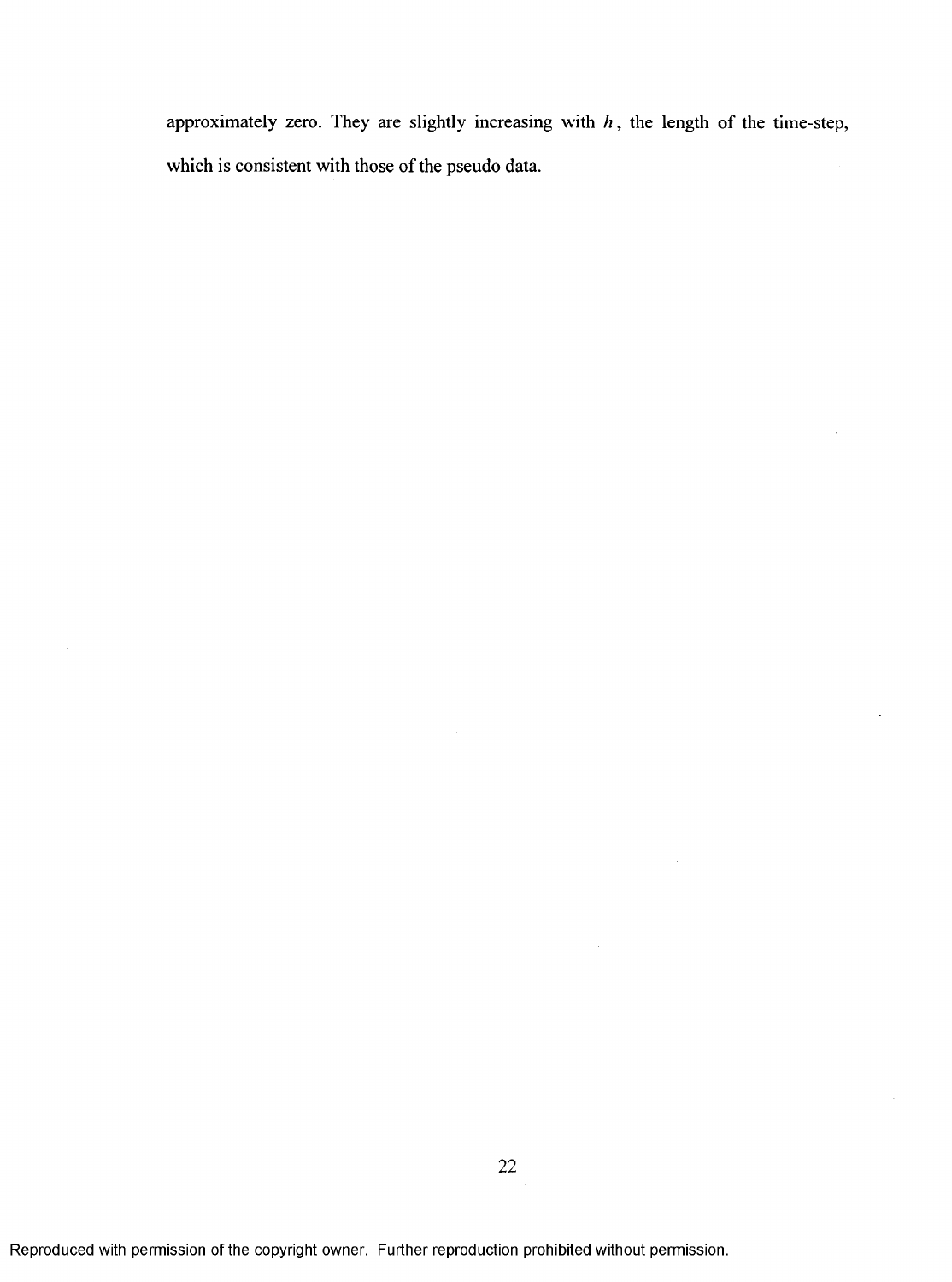

Figure 4-2 ERR-plots with different time-step  $(h)$  for data of mine accidents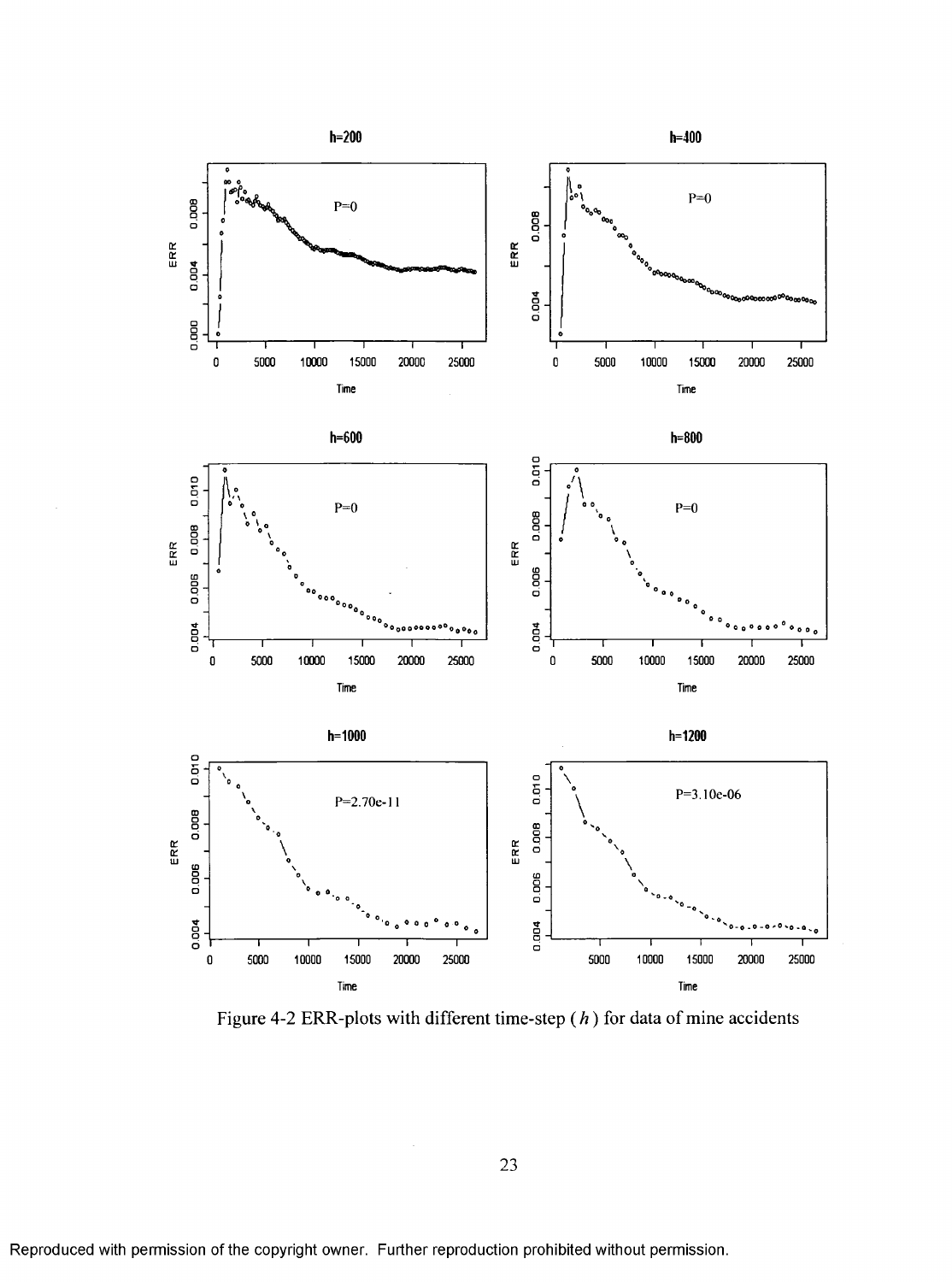# CHAPTER 5

#### **CONCLUSIONS**

The main and long-term goal of this thesis is to characterize the recurrence rate presented by a point process with a discrete time series. The proposed empirical recurrence rate plot shows tremendous potential in serving as a workable bridge between two of the most powerful tools in the literature of statistics: Stochastic processes and time series. Plotting a data set in an intelligent way often lays the groundwork for a rigorous model fitting procedure that follows. The merits of transforming a dot plot to an ERRplot are clearly demonstrated in our presentations. The proposed graphing technique is extremely valuable for a large data set such as the mine accidents data. Although recurrence rates of most repairable systems show simple patterns, some are more complicated than the example demonstrated in this thesis. Fortunately, time series modeling are well developed and are largely applied in many other fields. Statistical software packages are abundant, which will greatly facilitate the needs of researchers using the proposed methods.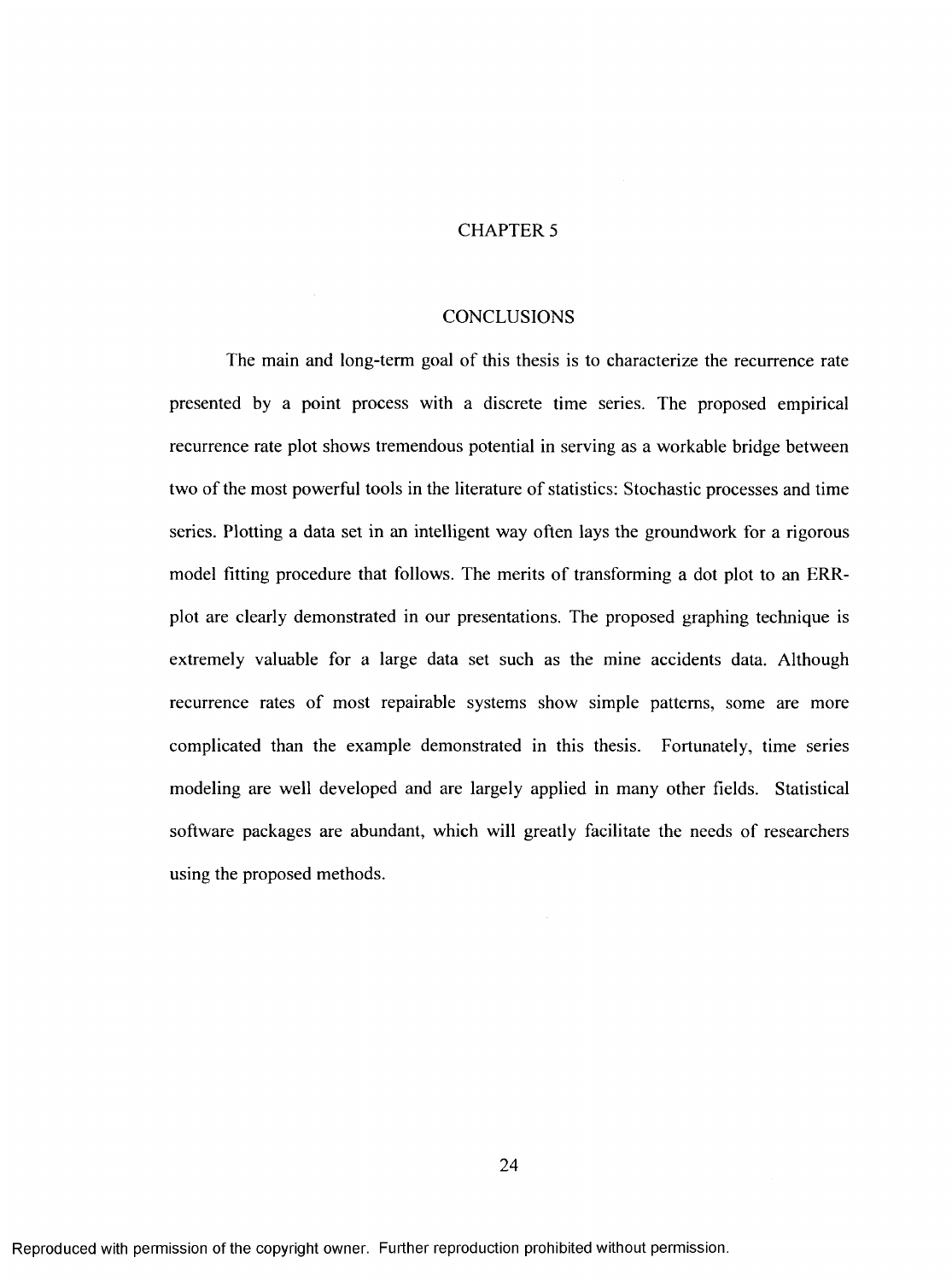## CHAPTER 6

#### R-PROGRAM

Program 1: ERR-plotting of the developing pseudo data

h=c( 10,20,40,50,60,70) ERR=function(h) {

Y=c(244,72,42,34,14)  $Z=cumsum(Y)$  $M=cut(Z,seq(0, (as.integer(Z[5]/h)+1)*h,h))$ N=table(M)  $R = cumsum(N)$  $Q=h*seq(1, length(R), 1)$  $ERR=R/Q$  }

 $Q=function(h)$ Y=c(244,72,42,34,14) Z=cumsum(Y)  $M=cut(Z,seq(0, (as.integer(Z[5]/h)+1)*h,h))$  $N=table(M)$ R=cumsum(N)  $Q=h*seq(1, length(R), 1)$ **}**

```
par (mfrow = c(3,2))
plot (Q(10),ERR(10),type = b', xlab = 'Time', ylab = 'ERR', main = "h=10")
plot (Q(20),ERR(20),type = b', xlab = 'Time', ylab = 'ERR', main = ''h=20'')plot (Q(40),ERR(40),type = b', xlab = 'Time', ylab = 'ERR', main = 'h=40'')plot (Q(50),ERR(50),type = b', xlab = 'Time', ylab = 'ERR', main = "h=50")
plot (Q(60),ERR(60),type = b', xlab = 'Time', ylab = 'ERR', main = "h=60")
plot (Q(70),ERR(70),type = b', xlab = 'Time', ylab = 'ERR', main = "h=70")
```
25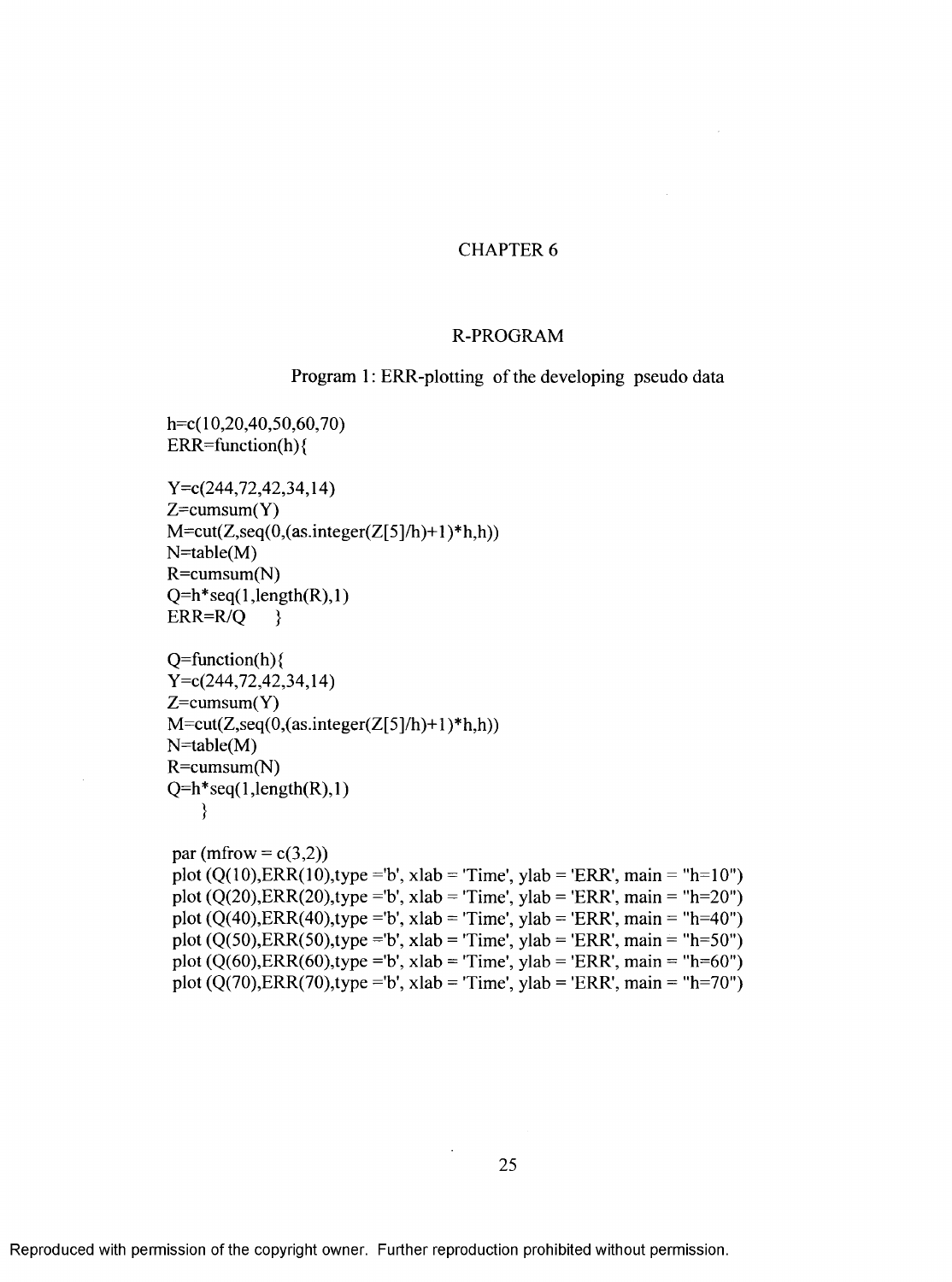```
h = c( 10, 20, 40, 50, 60, 70)ERR=function(h) {
Y=c(14,34,42,72,244)
   Z=cumsum(Y)M=cut(Z,seq(0,(as.integer(Z[5]/h)+1) * h,h))N=table(M)
   R=cumsum(N)
   Q=h*seq(1, length(R), 1)ERR=R/Q }
Q=function(h)Y=c( 14,34,42,72,244)
   Z=cumsum(Y)M=cut(Z,seq(0, (as.integer(Z[5]/h)+1)*h,h))N=table(M)
   R=cumsum(N)
   Q=h*seq(1, length(R), 1)}
par (mfrow = c(3,2))
plot (Q(10),ERR(10),type = b', xlab = 'Time', ylab = 'ERR', main = "h=10")
```

```
plot (Q(20),ERR(20),type = b', xlab = 'Time', ylab = 'ERR', main = "h=20")
plot (Q(40),ERR(40),type = b', xlab = 'Time', ylab = 'ERR', main = "h=40")
plot (Q(50),ERR(50),type = b', xlab = 'Time', ylab = 'ERR', main = "h=50")
plot (Q(60),ERR(60),type = b', xlab = 'Time', ylab = 'ERR', main = "h=60")
plot (Q(70),ERR(70),type = b', xlab = 'Time', ylab = 'ERR', main = "h=70")
```
Program 3: ERR-plotting of the random pseudo data

h=c( 10,20,40,50,60,70) ERR=function(h) {

Y=c(34,14,244,72,42)  $Z=cumsum(Y)$  $M=cut(Z,seq(0,(as.integer(Z[5]/h)+1)*h,h))$  $N=table(M)$ R=cumsum(N)  $Q=h*seq(1, length(R), 1)$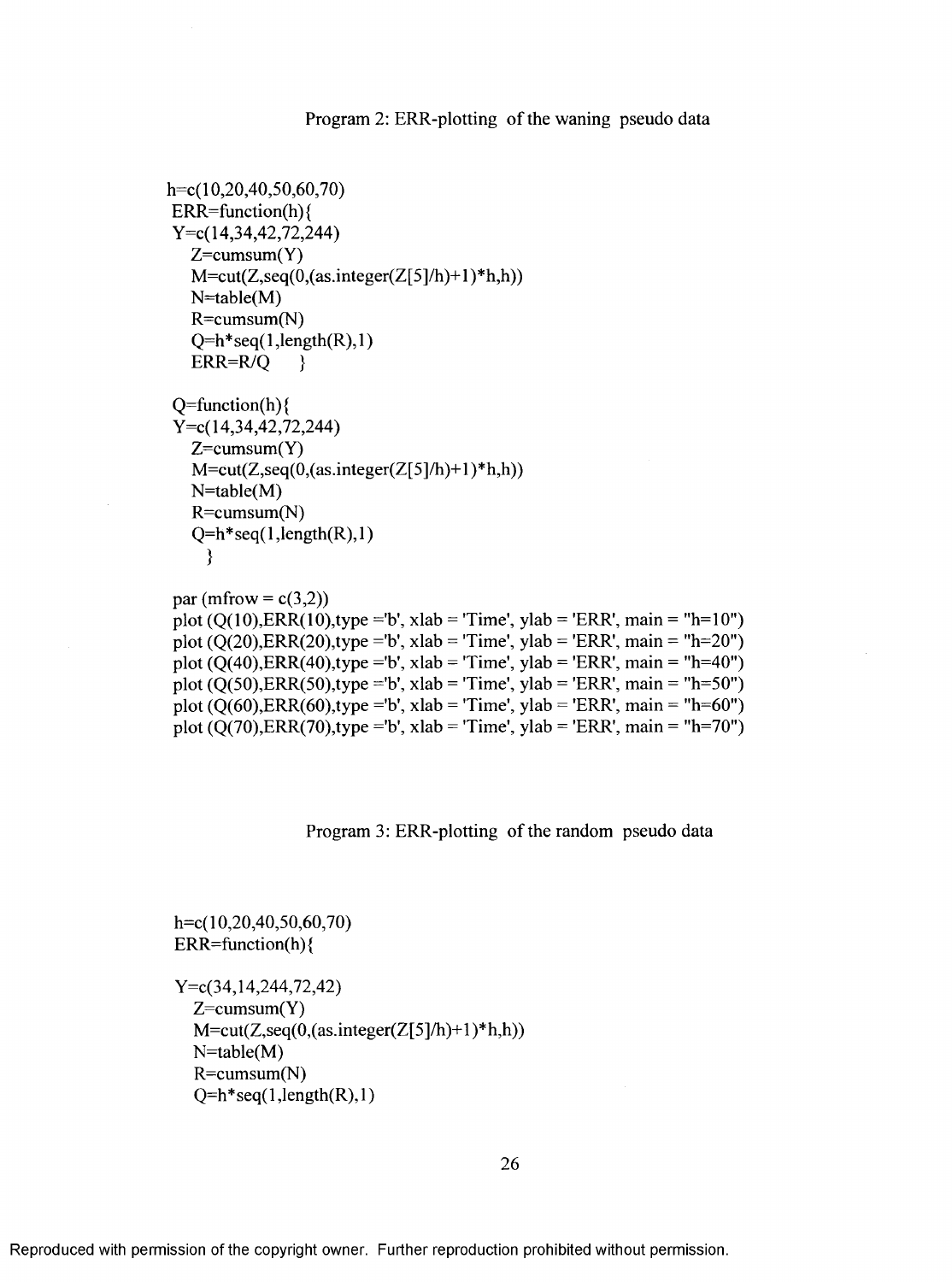```
ERR=R/O }
Q=function(h)Y=c(34,14,244,72,42)
  Z=cumsum(Y)M=cut(Z,seq(0, (as.integer(Z[5]/h)+1)*h,h))N=table(M)
  R=cumsum(N)
  Q=h*seq(1, length(R), 1)}
par (mfrow = c(3,2))
plot (Q(10),ERR(10),type = 'b', xlabel = 'Time', ylab = 'ERR', main = "h=10")plot (Q(20),ERR(20),type = b', xlabel = 'Time', ylab = 'ERR', main = 'h=20")plot (Q(40),ERR(40),type = b', xlabel = 'Time', ylab = 'ERR', main = "h=40")plot (Q(50),ERR(50),type = b', xlabel = 'Time', vlab = 'ERR', main = "h=50")plot (Q(60),ERR(60),type = b', xlabel = 'Time', ylab = 'ERR', main = "h=60")plot (Q(70),ERR(70),type = b', xlabel = 'Time', ylab = 'ERR', main = "h=70")
```
Program 4: ERR-plotting of the mine accidents data

h=c(seq(200,1200,by=200))  $ERR = function(h)$ 

Y=c(378,36,15,31,215,11,137,4,15,72,96,124,50,120,203,176,55,93,59,315,59,61,1,13,1 89.345.20.81.286.114.108.188.233.28.22.61.78.99.326.275.54.217.113.32.23.151.361.31 **2.354.58.275.78.17.1205.644.467.871.48.123.457.498.49.131.182.255.195.224.566.390.7 2.228.271.208.517.1613.54.326.1312.348.745.217.120.275.20.66.291.4.369.338.336.19.3 29.330.312.171.145.75.364.37.19.156.47.129.1630.29.217.7.18.1357)**  $Z=cumsum(Y)$  $M=cut(Z,seq(0, (as.integer(Z[109]/h)+1)*h,h))$ N=table(M) R=cumsum(N)  $Q=h*seq(1, length(R), 1)$  $ERR=R/Q$  }

 $Q=$ function(h)

Y-c(378,36,15,31,215,11,137,4,15,72,96,124,50,120,203,176,55,93,59,315,59,61,1,13,1 **89.345.20.81.286.114.108.188.233.28.22.61.78.99.326.275.54.217.113.32.23.151.361.31 2.354.58.275.78.17.1205.644.467.871.48.123.457.498.49.131.182.255.195.224.566.390.7** 2.228.271.208.517.1613.54.326.1312.348.745.217.120.275.20.66.291.4.369.338.336.19.3 **29.330.312.171.145.75.364.37.19.156.47.129.1630.29.217.7.18.1357)**  $Z=cumsum(Y)$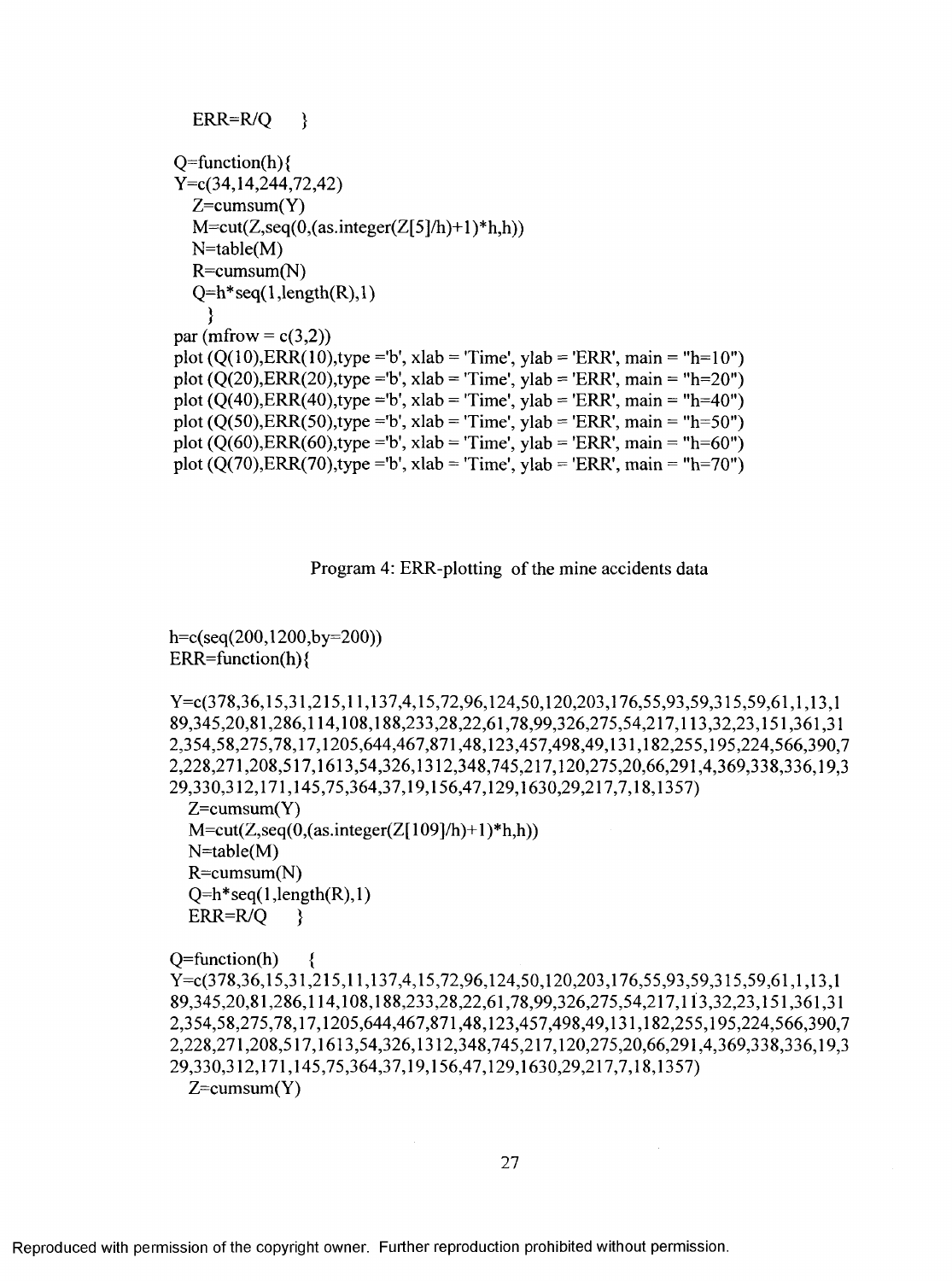$M = cut(Z, seq(0, (as. integer(Z[109]/h) + 1)*h,h))$  $N = table(M)$  $R = cumsum(N)$  $Q=h*seq(1, length(R), 1)$ **}**

par (mfrow  $= c(3,2)$ ) plot  $(Q(200),ERR(200),type = b'$ , xlab = 'Time', ylab = 'ERR', main = "h=200") plot  $(Q(400),ERR(400),type = b'$ , xlab = 'Time', ylab = 'ERR', main = "h=400") plot  $(Q(600),ERR(600),type = b'$ , xlab = 'Time', ylab = 'ERR', main = "h=600") plot  $(Q(800),ERR(800),type = b'$ , xlab = 'Time', ylab = 'ERR', main = "h=800") plot  $(Q(1000),ERR(1000),type = 'b', xlabel = 'Time', ylab = 'ERR', main = 'h=1000'')$ plot  $(O(1200),ERR(1200),type = b', xlabel = 'Time', ylab = 'ERR', main = 'h=1200'')$ 

for (j in c(200, 400, 600, 800, 1000, 1200)) {

**Y=c(378,36,15,31,215,11,137,4,15,72,96,124,50,120,203,176,55,93,59,315,59,61,1,13,1** 89,345,20,81,286,114,108,188,233,28,22,61,78,99,326,275,54,217,113,32,23,151,361,31 2,354,58,275,78,17,1205,644,467,871,48,123,457,498,49,131,182,255,195,224,566,390,7 **2,228,271,208,517,1613,54,326,1312,348,745,217,120,275,20,66,291,4,369,338,336,19,3 29,330,312,171,145,75,364,37,19,156,47,129,1630,29,217,7,18,1357)**  $Z=cumsum(Y)$  $M = cut(Z, seq(0, (as. integer(Z[109]/j)+1) * j, j))$ N=table(M) R=cumsum(N)  $Q=i$ \*seq(1,length(R),1) ERR=R/Q A=Box.test (ERR, lag=as.integer ((5/12)\*(Z [109]/j)), type="Ljung")\$p.value  $print(A)$  }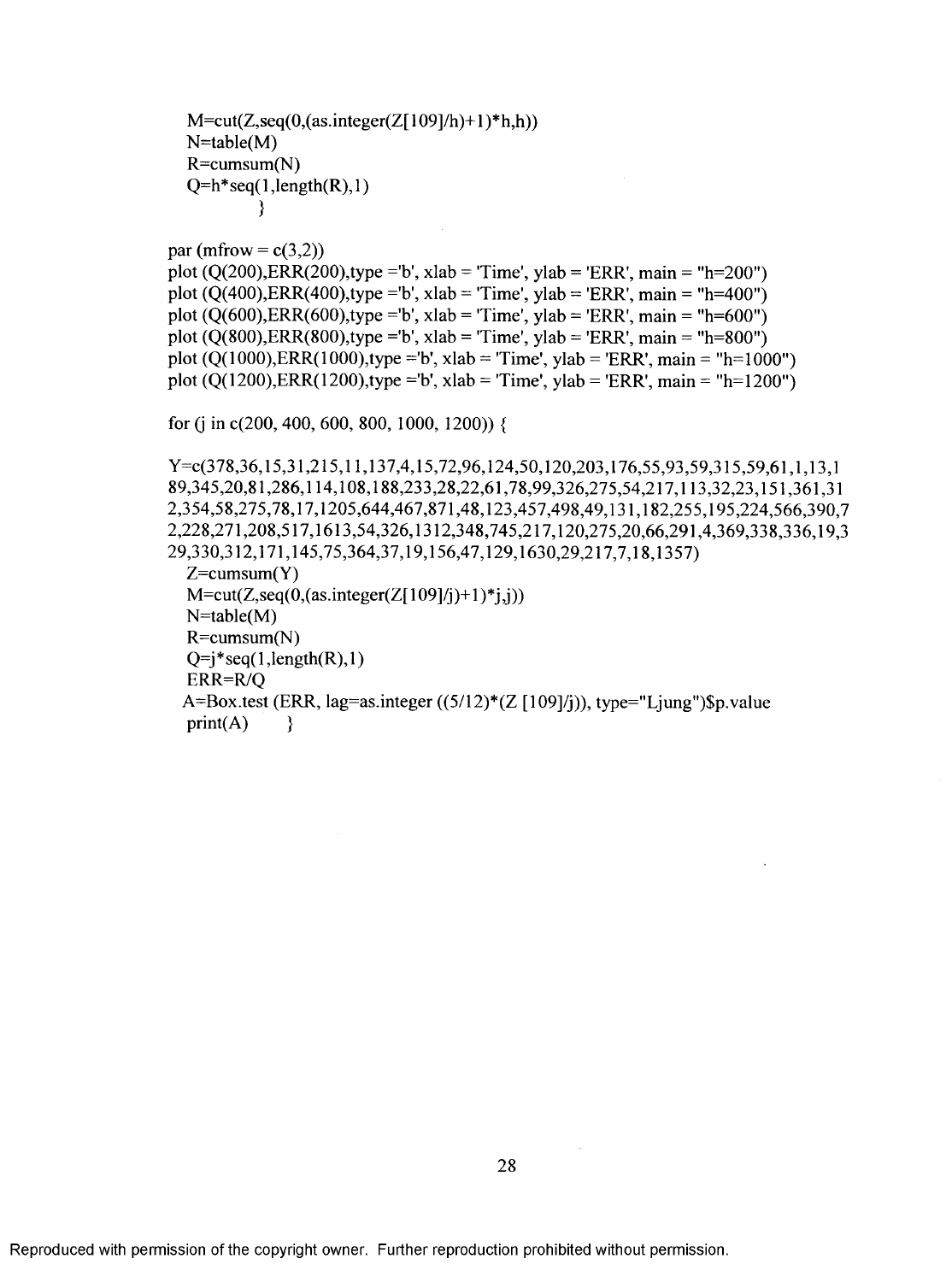#### REFERENCES

- 1. Ascher H., Discussion on statistical Methods in Reliability, by J. F. Lawless: Technometrics, v25, p.305-335, 1983.
- 2. Bain Lee J., and Engelhardt Max, Inference on the Parameters and current System Reliability for a Time Truncated Weibull Process. Technometrics y. 22, No .4, p.305-335. 1980.
- 3. Bain Lee J., and Engelhardt Max, Statistical Analysis of Reliability and Life-Testing Models : Theory and Methods, Second Edition. Marcel-Dekker: New York. 1991.
- 4. Box G.E.P., and Jenkins G.M., Time Series Analysis Forecasting and Control Holden Day. 1976.
- 5. Brockwell Peter J., Davis Richard A., Introduction to Time Series and Forecasting. Springer Texts in Statistics, 2003.
- 6. Crow Larry H., Reliability Analysis for Complex, Repairable Systems. Reliability and Biometry, p. 379-410. 1974.
- 7. Crow Larry H., Confidence Interval Procedures for the Weibull Process with Applications to Reliability Growth, Technometrics, v.24. No. 3, p.67-72. 1982.
- 8. Ho Chih-Hsiang, Forward and Backward Tests for an Abrupt Change in the Intensity of a Poisson Process: J. Statist. Comput. Simul. v.48, No.2, p. 245-252. 1993.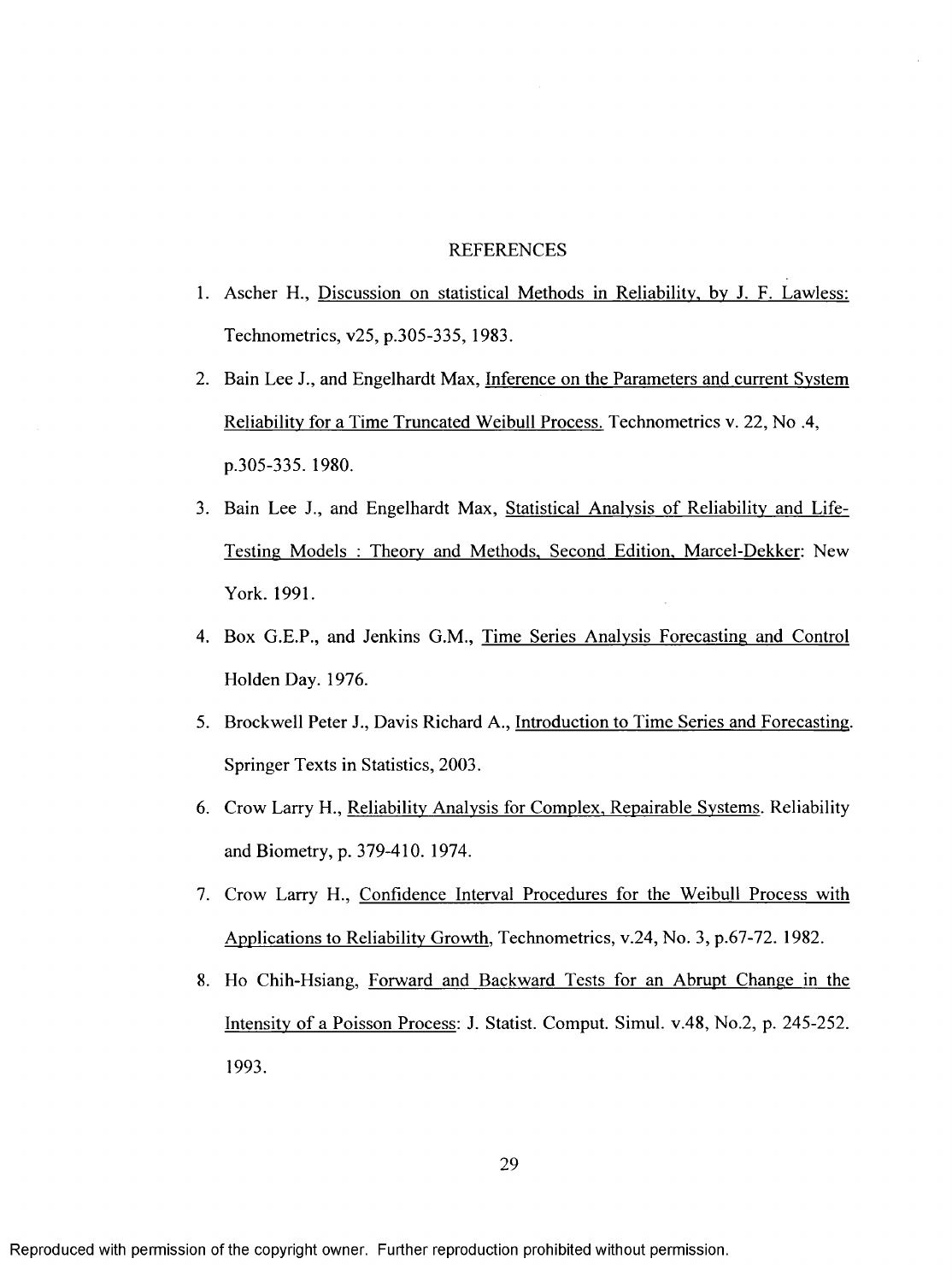- 9. Ho Chih-Hsiang, Repeated Significance Tests on Accumulating Data of Repairable Systems. Commun. Statist., 27(5), p.l 181-1200. 1998.
- 10. Ljung G.M., Box G.E. P., On a measure of lack of fit in time series models. Biometrika, 65,2, pp.297-303.1978.
- 11. Maguire, B.A., Pearson E.S., Wynn A.H.A., The Time Intervals between Industrial Accidents, Biometrika, 39, p.168-180.1952.
- 12. Rigdon Steven. E., Basu Asit. P., Statistical Methods for the Reliability of Repairable Systems. Wiley. 2000.

 $\bar{.}$